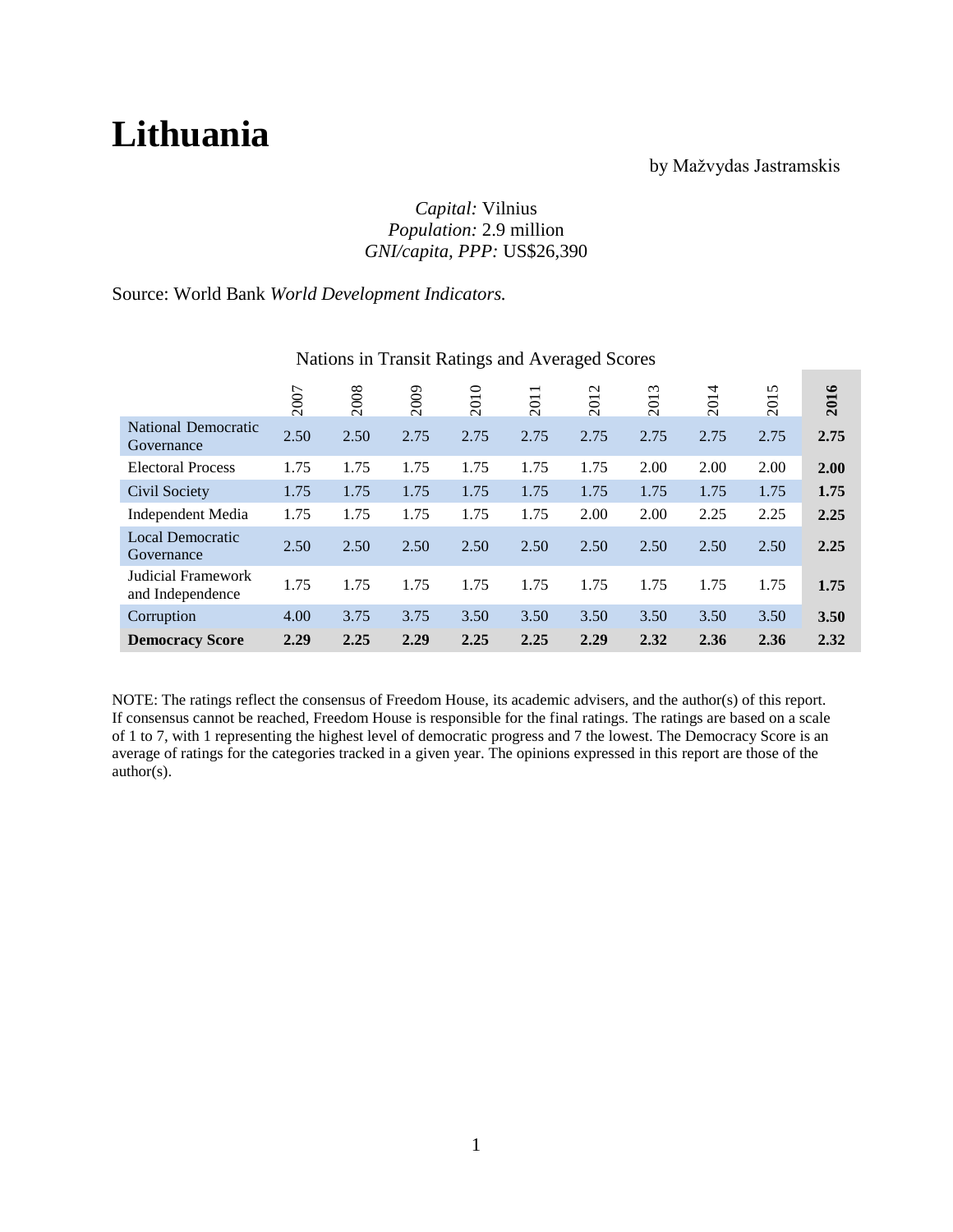# **EXECUTIVE SUMMARY**

In 2015, democracy in Lithuania remained stable. Although the country's major problems persisted, corruption foremost, there were modest improvements in local electoral reform. Increased public trust in institutions indicated a further consolidation of the democratic system. Compared to 2014, when the events in Ukraine put international security and related fears high on the agenda, the political climate in 2015 was calmer and more focused on domestic issues.

The most important development in 2015 was the first direct election of mayors in the history of independent Lithuania. Though parties in some major cities experienced losses, and results were annulled in three districts due to violations of electoral law, the reform was relatively successful. One-third of municipalities elected mayors in the first round, and trust in municipalities has risen to the highest level in a decade. The reform has the potential to improve the quality of democracy in Lithuania, both by introducing accountability for mayors, which were previously elected by municipal councils, and by forcing political parties to further develop their local organizations. Party membership is growing slowly, but the modest increase in 2015 is mostly explained by an increase in the minimum party membership requirement to 2,000, which took effect at the end of the year.

The three-party center-left governing coalition remained stable during the year, with only one ministerial change in the government. Discussions on the new social model involving government-backed liberalization of the labor code and reform of the social security system, and Lithuania's role in tackling the refugee crisis, dominated the domestic agenda and drew attention away from the crisis in Ukraine. Language policy issues remained unresolved as the parliament postponed a bill that would have enabled the use of the Latin letters *q*, *w*, and *x* in Lithuanian ID cards and passports, which would allow Polish and other people to use preferred name spellings.

Relations between the constitutionally nonpartisan president Dalia Grybauskaitė and the governing coalition, led by the Lithuanian Social Democratic Party (LSDP), were moderately strained on several occasions, but these issues remained below the level of political conflict. As in previous years, the president and the parliament disagreed over the position of prosecutor general, which is nominated by the president but approved by the parliament. Two failed nominations resulted in discussions about changing the constitution to transfer nominating power to the government. Despite these arguments, public trust in the judicial system's main institutions (i.e., courts, prosecutor general, police) continued to increase. The Constitutional Court remained active in Lithuanian politics, with two significant rulings concerning municipal budgets and how voters are apportioned to the electoral system's 71 single-member districts.

A majority of Lithuanians report being engaged in some sort of civic activity, but this is mostly highprofile, national-level nongovernmental initiatives, such as food drives and environmental cleanups. According to official statistics, there are a great number of civil society organizations (CSOs), but Lithuanians continue to doubt their capacity to influence political processes. Society in Lithuania is still reluctant to recognize LGBT rights, which is reflected at the political level: the partnership law currently under discussion does not envision same-sex partnerships. On the other hand, explicitly anti-gay bills that had been proposed in 2014 concerning fines for "public family defilement" and the like were again postponed in the parliament in 2015.

Obstacles to the development of independent media have become especially prominent over the past several years. Even though the parliament has repealed provisions regarding insult in the penal code, an article remains that includes the penalty of imprisonment for libel. Ownership concentration and politicization of media at the local level still pose important challenges for the quality of democracy. Temporary restrictions on two Russian channels rebroadcasting in Lithuania have raised questions about media freedom but are not serious steps toward censorship. The European Commission has acknowledged that Lithuania's measures on Russian broadcasting have been compatible with European Union (EU) law.

The parliament adopted a new national anticorruption program in March that is committed to fighting corruption systematically and improving Lithuania's performance on international indicators measuring the problem. However, scandals in the second half of 2015 again proved that the lack of government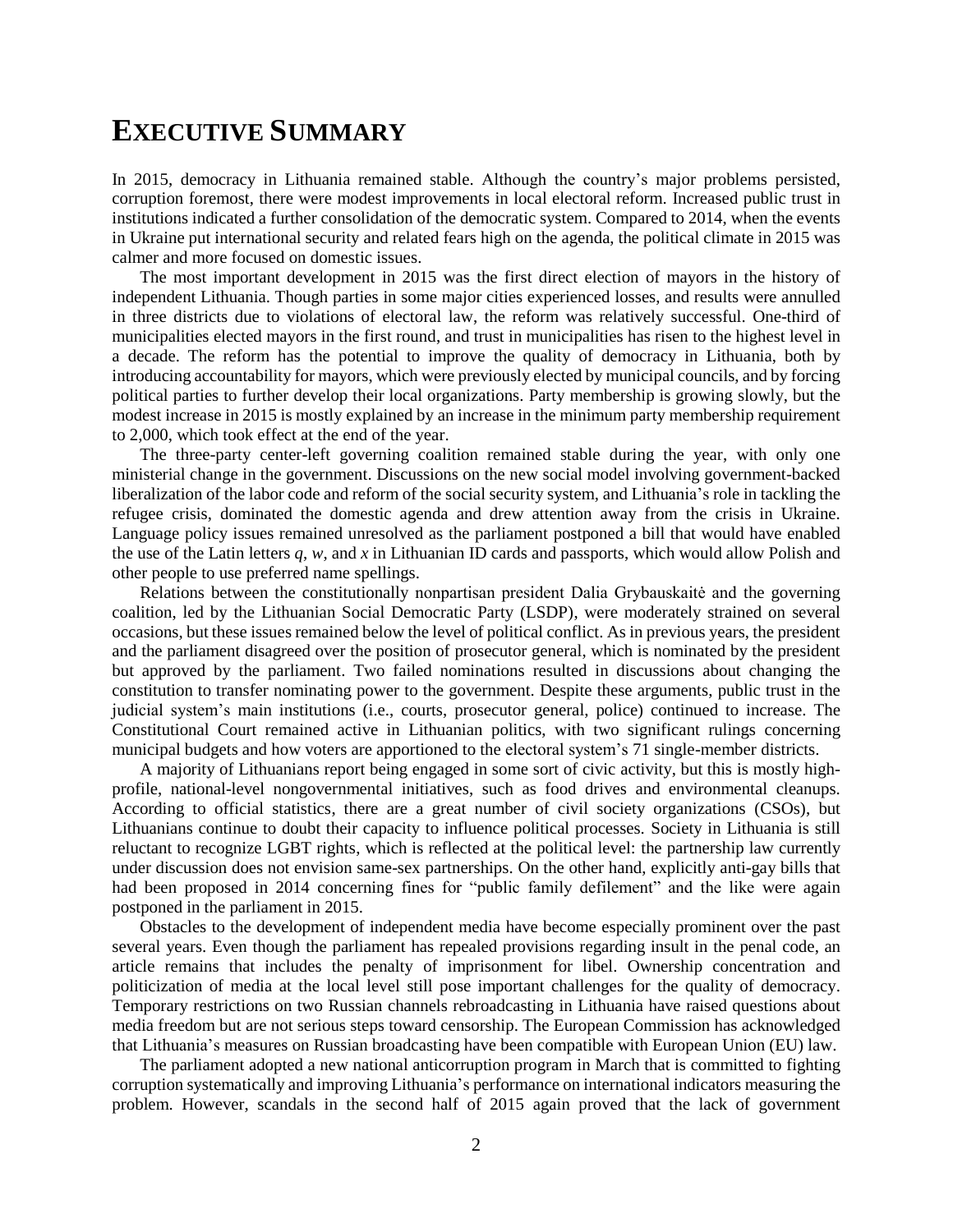transparency is a structural problem linked to both the party system and political values. It remains to be seen whether the governing LSDP will pass the test of commitment to transparency, as one of its influential members, the mayor of Druskininkai, had become entangled in a scandal over a mismanaged municipal company at year's end.

### **Score Changes:**

 **Local Democratic Governance rating improved from 2.5 to 2.25** due to the direct election of mayors for the first time, and increasing public trust in municipalities.

### **As a result, Lithuania's Democracy Score improved from 2.36 to 2.32.**

### **Outlook for 2016:**

The governing coalition will remain stable, as there are no viable alternatives and the opposition is divided. Political life in 2016 will revolve around the October parliamentary elections. The governing LSDP is the clear frontrunner, though various scandals, especially allegations of corruption involving one of the party's most prominent mayors, could bring its ratings down in the long term. Liberals Movement of the Republic of Lithuania (LMRL) and Homeland Union–Lithuanian Christian Democrats (HU-LCD) are seen as the most serious contenders for second place. One of the most important questions for the next year is whether the redrawing of single-member districts will significantly affect the election results. Security questions, like the defense budget and military conscription, should remain on the political agenda, but they are highly unlikely to affect the election results if the conflict in Ukraine remains frozen.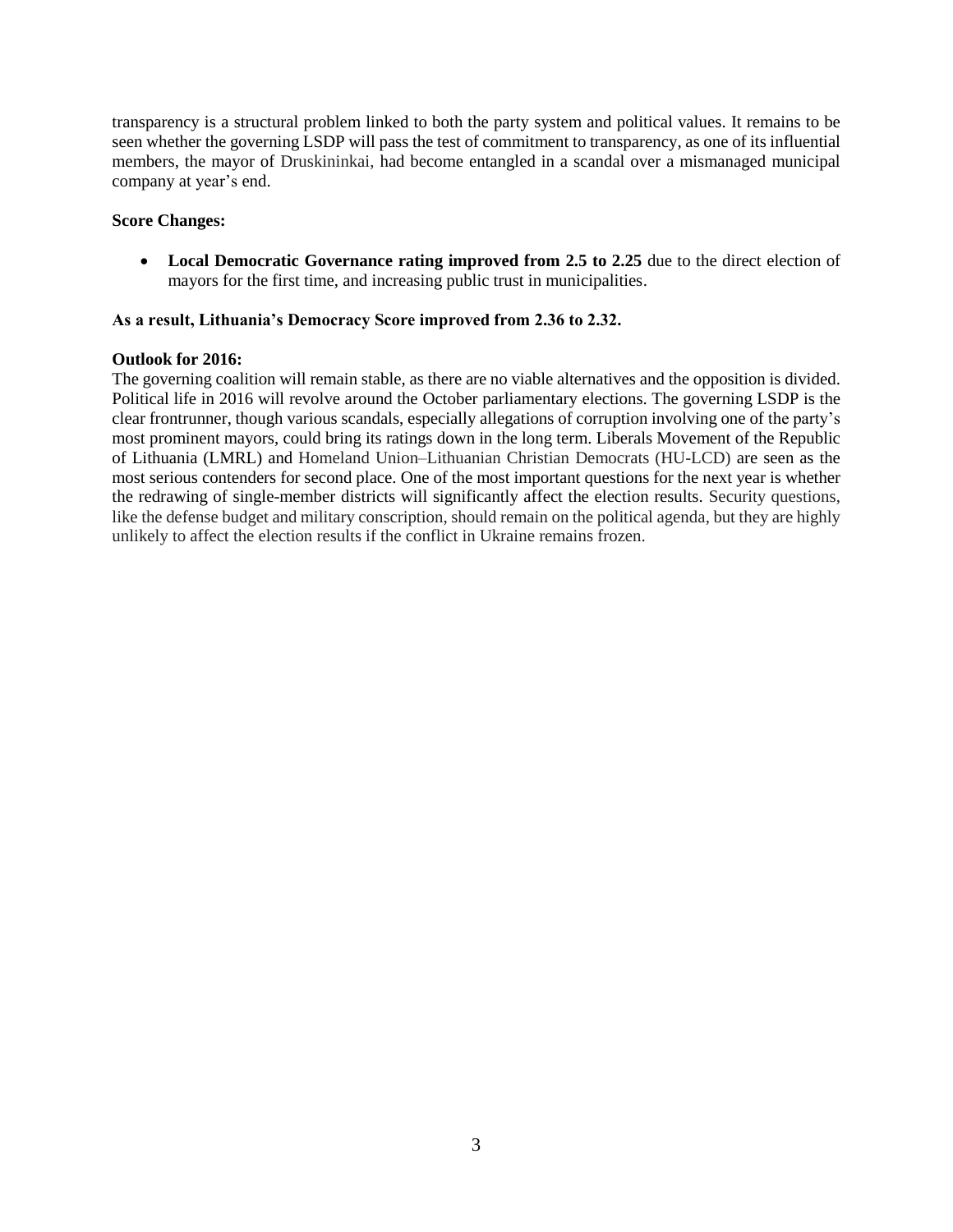# MAIN REPORT

### **National Democratic Governance**

| 2007                        | 2008 | 2009                                | 2010                              | 2011                    | 2012 | 2013                                                          | 2014                           | 2015  | 2016               |
|-----------------------------|------|-------------------------------------|-----------------------------------|-------------------------|------|---------------------------------------------------------------|--------------------------------|-------|--------------------|
| $\sim$<br>2.50 <sub>1</sub> | 2.50 | $\overline{\phantom{m}}$<br>ں ، ، ب | $\overline{\phantom{a}}$<br>ں ہے۔ | $\overline{ }$<br>ں ، ۔ |      | $\overline{\phantom{a}}$<br>$\overline{v}$ . I $\overline{v}$ | $\overline{\phantom{a}}$<br>∠. | ں ، ۔ | $\sim\cdot$ $\sim$ |

- The three-party center-left governing coalition of the Lithuanian Social Democratic Party (LSDP), Labor Party (DP), and Order and Justice Party (TT) remained intact throughout 2015, controlling 79 out of 141 seats in the Seimas (parliament). Opposition in the Seimas was divided between the party of the Polish and Russian minorities, Electoral Action of Poles in Lithuania (EAPL), on the one side, and the right-wing parties Liberals Movement of the Republic of Lithuania (LMRL) and Homeland Union–Lithuanian Christian Democrats (HU-LCD) on the other. Former prime minister and current chair of the HU-LCD parliamentary group Andrius Kubilius remained the formal leader of the opposition. Public trust in political parties remains low: according to Standard Eurobarometer, it was around 9 percent in the first half of the year, and Lithuanian opinion surveys record even lower numbers.<sup>1</sup>
- Relations between the Seimas and President Dalia Grybauskaitė were moderately strained by the parliament's rejection of two nominations by the president for the position of prosecutor general, in June and September*.* <sup>2</sup> According to the semi-presidential constitution of Lithuania, the directly elected president nominates the prosecutor general and the Seimas approves him or her in a secret ballot (a similar appointment procedure applies to other state figures, most importantly the defense chief and state security chief). This creates a potential for inter-branch conflicts, especially considering the tendency of Lithuanian voters to elect presidential candidates without a strong party affiliation for what is, constitutionally, a nonpartisan post.
- Observers blamed both sides for the inability to reach a consensus, with the president putting forth inferior candidates and the parliament exacting political revenge against the nonpartisan Grybauskaitė.<sup>3</sup> In the aftermath of the second failed nomination, representatives of the governing coalition initiated discussions about changing the procedure and transferring the right to nominate from the president to the government.
- The government composition remained stable in 2015 with one exception: in April, the minister of education, Dainius Pavalkis, resigned after leaders of his party (DP) expressed discontent that he had failed to implement the party program, although the demands were either too abstract (slow reform of schools) or not directly dependent on the ministry (wages of teachers). Pavalkis tried to hold on to the position and temporally received the backing of Prime Minister Algirdas Butkevičius. However, this did not reach the level of a governmental crisis, and after a week of strain, Pavalkis resigned.<sup>4</sup> The new minister of education, Audronė Pitrėnienė (DP), was sworn in in May. This raised the composition of female ministers in the government to 28.6 percent (4 out of 14), with 3 from DP and 1 from LSDP.<sup>5</sup>
- Much of the political debate in 2015 revolved around the social model project carried out by a group of experts under a grant from the Ministry of Social Security and Labor. The experts produced suggestions including a list of amendments related to liberalization of the labor law and reform of the social security system. These proposed changes, according to the prime minister, would attract investment to Lithuania and help create jobs, and the government backed the model in June with some minor revisions.<sup>6</sup> However, despite government expectations that the Seimas would adopt the amendments within several months, the project was still under consideration at year's end. Civil society and interest groups had criticized the process for being too unilateral and lacking consultations, and consensus in the Tripartite Council (an official body including representatives of the government, trade unions, and employer organizations) was not achieved.7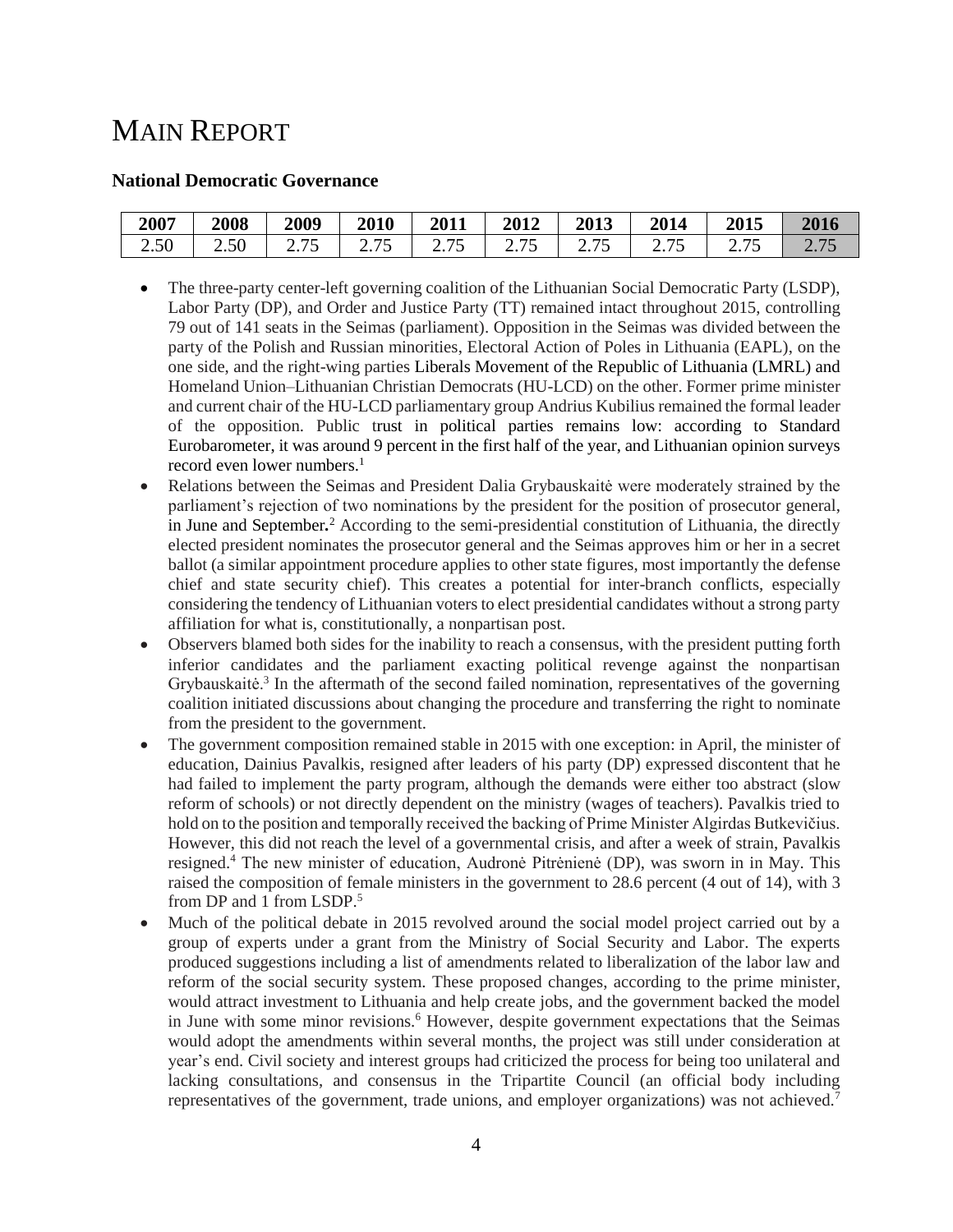In September, trade unions organized a rally against the reform near the Seimas building in Vilnius that attracted around 2,000 participants.<sup>8</sup>

- Another important topic on the political agenda was the European migration crisis, particularly the issue of resettling a quota of refugees in Lithuania, as required under the European Union–wide resettlement deal reached in September. Government parties were moderately divided on this question, with LSDP arguing for collective solidarity with the EU and the leaders of DP and TT questioning the quota and ability of Lithuania to integrate its allotment of  $1,105$  refugees.<sup>9</sup> The president's position that Lithuania is capable of accepting this number of refugees effectively ended debates on the quota, $^{10}$  though some parties (especially DP) remained opposed to EU policies on the matter. Following the Paris attacks in November, there were some signs that the political situation could lean towards the anti-refugee agenda. At the end of November, the Ministry of Social Justice and Labor, which DP controls, decided to remove the possibility of prolonging the integration process from 12 months to 5 years, and also sharply reduced the financial support the refugees will receive. $11$
- Security questions and the situation in Ukraine were also on the political agenda, albeit to a smaller degree than in 2014. The defense budget was the main recurring issue, with the president advocating for defense spending to reach 2 percent of GDP by 2018, the level required by NATO but met by only a handful of its members. In 2014, the parliamentary parties had signed an accord on security policy that envisaged meeting this goal by 2020. Party leaders were reluctant to change this accord and set a new date, but economic projections showed that positive developments could allow for a more rapid increase to reach the target earlier.<sup>12</sup>
- Political representation of the Polish and Russian ethnic minorities, which constitute 6.6 and 5.8 percent of the population, respectively, remains quite strong: the EAPL political grouping still holds eight seats in the Seimas, and the party has one seat in the European Parliament. After the 2015 local elections, the coalition of EAPL and Russian Alliance retained a strong grouping (second place, 10 out of 51 seats) in the Vilnius council and two mayoralties in the Vilnius region and Šalčininkai municipalities. However, important issues regarding language policy remain unresolved. In May, on the last day of the spring session, the Seimas postponed a bill that would enable the use of the Latin letters  $q$ ,  $w$ , and  $x$  (not available in the Lithuanian alphabet) on Lithuanian ID cards and passports, which would allow Polish and other citizens to use preferred name spellings. The State Commission of the Lithuanian Language opposes the bill.<sup>13</sup>

### **Electoral Process**

| 2007       | 2008        | 2009                                         | 2010                                       | 2011                                      | 2012                               | 2013 | 2014 | 2015 | 2016 |
|------------|-------------|----------------------------------------------|--------------------------------------------|-------------------------------------------|------------------------------------|------|------|------|------|
| 75<br>1.70 | コピ<br>1.1 J | $\overline{\phantom{a}}$<br>1 . <i>. .</i> . | $\overline{\phantom{a}}$<br>. . <i>.</i> . | $\overline{\phantom{0}}$<br>1. <i>I</i> J | $\overline{\phantom{m}}$<br>1. I J | 2.00 | 2.00 | 2.00 | 2.00 |

 Following the previous year's amendment to the Law on Elections to Municipal Councils, Lithuania held its first simultaneous elections to the municipal councils and direct election of mayors in March 2015 (see "Local Democratic Governance"). From the perspective of electoral process, implementation of the direct mayoral elections proved to be relatively troubling. In the first round on March 1, police received 178 reports of fraudulent behavior, mostly unauthorized agitation and voter fraud such as vote-buying and transportation, and launched five pretrial investigations.<sup>14</sup> Though no violations were reported in the second round on March 15, the level of violations was nonetheless in line with the 2011 local elections, when there were 180 reports on election day. The Central Electoral Commission (CEC) found the polls had violated electoral law in 3 out of 60 municipalities. The mayoral election results were annulled in the municipalities of Šilutė, Trakai, and Širvintos; the results of the municipal council elections were annulled in Šilutė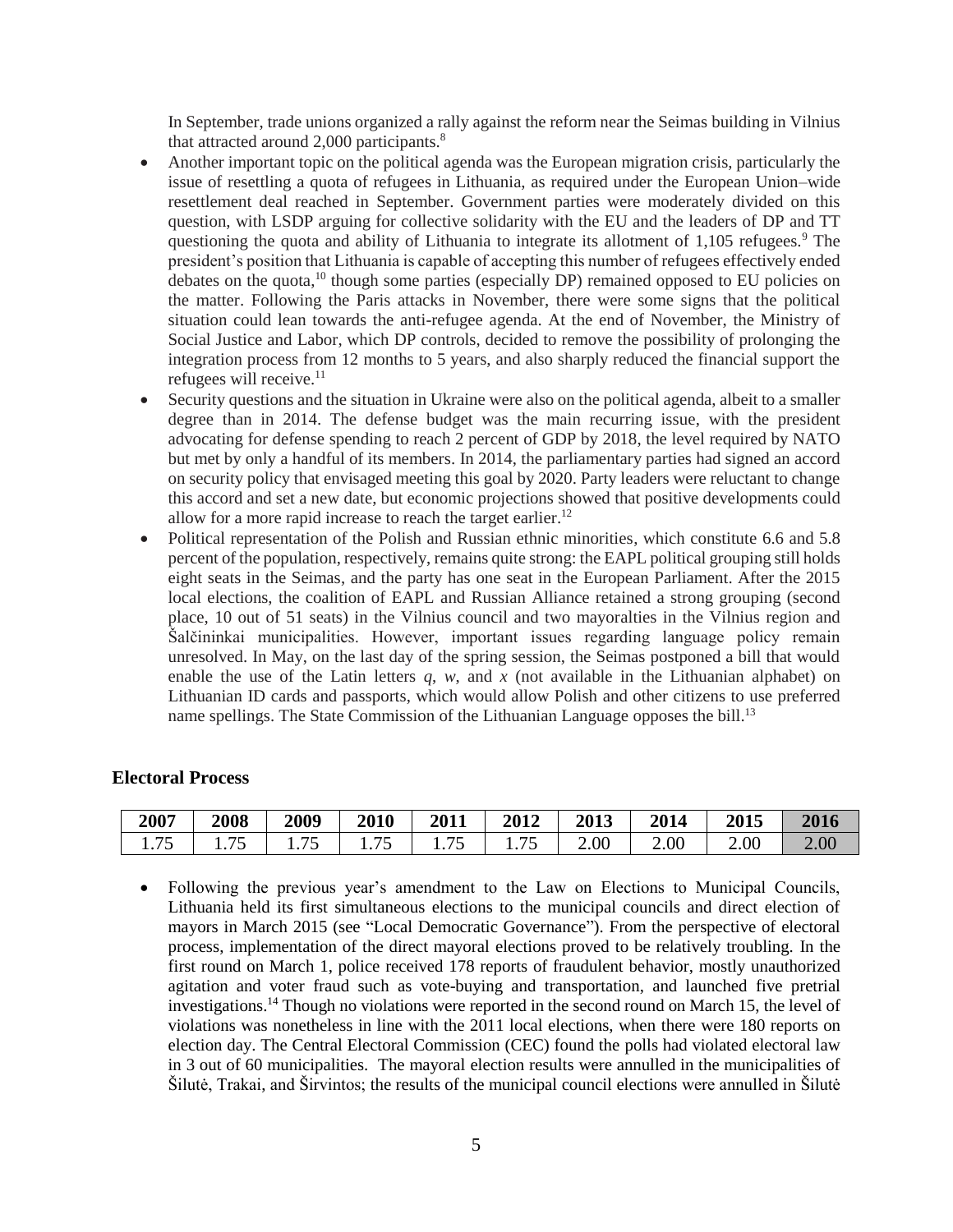and Trakai.<sup>15</sup> New elections in these three municipalities were held in June, and the CEC recognized those as fair.

- Two elections to vacant parliamentary seats took place during the year: the first in March in the Žirmūnai constituency following the departure of Vytenis Andriukaitis to the European Commission, and the second in June in the Varėna-Eišiškiai constituency following the election of Algis Kašėta as mayor of Varėna. LMRL won the first mandate and LSDP took the second.<sup>16</sup> Two parliamentary parties (DP and HU-LCD) had a change of leadership.
- It is notable that four out of six Lithuanian parliamentary parties (HU-LCD, DP, EAPL and TT) now have leaders that are members of the European Parliament, and thus serve outside of Lithuania. It is still not clear how this could affect competition before the 2016 parliamentary elections. Other party chairs lack the visibility of LSDP leader Algirdas Butkevičius: according to opinion polls, more than 30 percent of the population sees Butkevičius as the most suitable politician for the post of prime minister. No other party leader is above 10 percent.<sup>17</sup>
- As of November 2015, there were 38 registered parties in Lithuania, and a liquidation procedure is ongoing for one party due to inactivity and lack of members. According to the data of the Ministry of Justice, 118,813 Lithuanians were registered with a political party as of October 2015: this number accounts for 4.1 percent of the population, a 0.3 percent increase from 2013.<sup>18</sup> An amendment in 2013 raised the minimum party membership requirement from 1,000 to 2,000 members as of December 14, 2015.<sup>19</sup> With only 15 political parties having more than 2,000 members in Lithuania, this change could lead to a number of liquidation procedures.
- In October, the Constitutional Court ruled that the current procedure of voter allocation in the single-member parliamentary districts (71 out of 141 seats in the Seimas) is in conflict with the constitution. According to the Law on Elections to the Seimas, deviations from the average number of voters per district should not be more than 20 percent, but the OSCE and other international organizations recommend deviations of no more than 10 percent.<sup>20</sup> The court declared that the law's 20 percent deviations create a situation where votes in different single-member districts are unequal, violating the constitutional provision of equal suffrage. The problem of malapportionment has come about in the last decade mostly due to emigration, with 13 districts out of 71 having more than a 20 percent deviation from the average. $^{21}$
- In December 2015, the Central Electoral Commission (CEC) approved new boundaries for electoral districts that are in line with the 10 percent deviation rule.<sup>22</sup> However, there was some indication of political pressure and possible gerrymandering, as the CEC approved only the seventh version of the project, and interim versions were not widely discussed. Some former districts with safe seats by the oppositional parties were broken up: for example, Šiauliai rural district, which elected the only parliamentary member of the Lithuanian Peasant and Greens Union, was divided into several districts. The CEC also rejected the possibility of retaining eight districts in Kaunas where the largest opposition party, HU-LCD, is traditionally strong.<sup>23</sup>

### **Civil Society**

| 2007   | 2008         | 2009            | 2010   | 2011 | 2012           | 2013       | 2014        | 2015 | 2016 |
|--------|--------------|-----------------|--------|------|----------------|------------|-------------|------|------|
| 1. I J | ワミ<br>1. I J | 1. <i>. .</i> . | 1. I J | 75   | . . <i>.</i> . | $1.1 \cup$ | <b>1.10</b> | ر ،  |      |

 On the surface, civil society in Lithuania appears to be extensive. The Statistical Office reported that at the beginning of 2015 there were 17,512 associations, 1,507 charities and support funds, and 9 public organizations. However, considerably smaller numbers are reported as active organizations (meaning primarily those with employees that respond to official contact), i.e., 3,618 associations, 242 charities and support funds, and 1 public organization. <sup>24</sup> Nongovernmental organizations (NGOs) and civic groups generally function without interference from the authorities.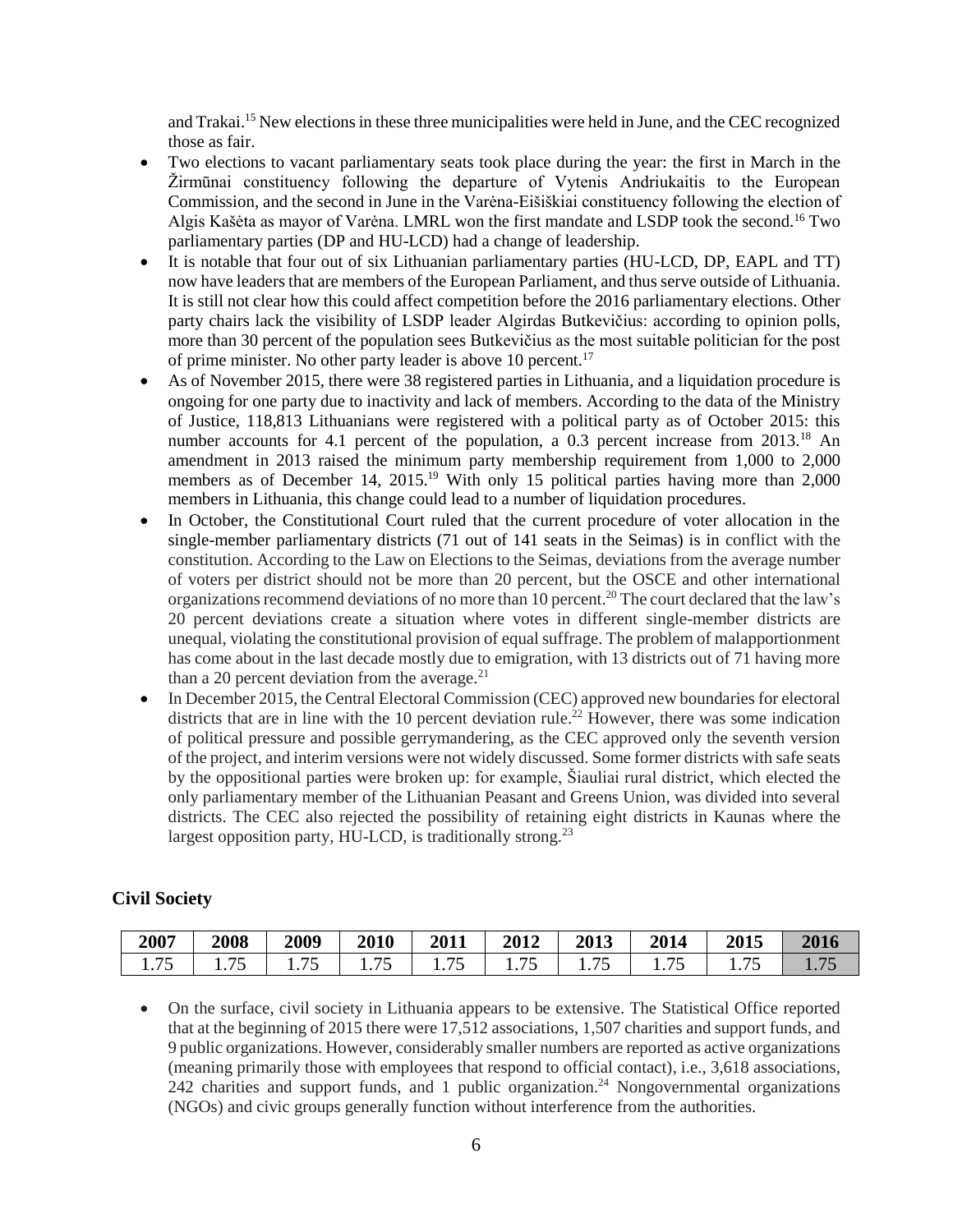- According to a 2015 study by the Civil Society Institute (CSI), the most common civil actions in Lithuania are charity donations to individuals or organizations (55.9 percent of Lithuanians) and participation in environmental cleanups (49 percent). This coincides with the visibility of two national NGOs, "Food Bank" (Maisto bankas), which supplies food donations for the poor, and "We Do" (Darom), an annual environmental cleanup initiative. However, apart from these two activities, only participation in local community issues (33 percent) is above 20 percent.<sup>25</sup>
- CSI's study also showed a significant decrease in participation in non-internet petitions: only 8.2 percent of Lithuanians engaged in this activity, down 6.3 percent from the 2014 study. Public participation in demonstrations, rallies, and strikes is also on the decline. Low public participation in civic actions, together with the limited administrative and financial resources of civil society, remain problems. There are some exceptions, such as trade union demonstrations (see "National Democratic Governance"). An ongoing watchdog initiative for election transparency, "White Gloves," also deserves mention, as the volunteers from this organization were active during the 2015 local elections.
- The LGBT community in Lithuania continues to face societal and political challenges. Anti-gay bills that were postponed in parliament in 2014 were postponed again in November 2015. Notably, the Ministry of Justice consulted with Lithuanian representatives of the Catholic Church regarding a domestic partnership bill, but LGBT organizations were not invited to participate.<sup>26</sup> A recent study by the European Commission showed that 50 percent of Lithuanians think that LGBT persons should not necessarily enjoy the same rights as other people, more than double the EU average of 23 percent.<sup>27</sup> However, in October, the administration of Vilnius municipality made a decision to allow the Baltic Pride parade to take place on June 18 of the following year on Gediminas Avenue, one of the capital city's main thoroughfares, resolving an issue of heated debate for several years.<sup>28</sup>
- There were several protests by ethnic minorities regarding school closures and the introduction of a uniform final exam in Lithuanian language. According to the Ministry of Education and Science, the changes apply to all municipalities: 14 minority and 150 Lithuanian schools will be closed due to the drop in number of pupils. Protestors demonstrated against the closure of minority schools where subjects are taught in Russian or Polish, and demanded the introduction of a mother-tongue (Russian, Polish, and Belarusian) final exam. Graduates from Russian and Polish schools do not have systematic problems passing the uniform language exam, and there are some exemptions allowing a higher margin of error for minorities on the exam. The question remains highly politicized, though, with non-ethnic parties reluctant to introduce exemptions for minorities and the ethnic minority party, EAPL, using the issue to retain its political representation in the Seimas and electoral base in the Vilnius region.<sup>29</sup>
- The influence of illiberal movements and extremism in the public sphere remains minimal. A demonstration in Kaunas against the acceptance of refugees organized by the non-parliamentary Nationalist Union (NU) attracted around 100 participants in October.<sup>30</sup> In the 2015 municipal elections, NU received only 0.24 percent of votes nationwide.

| <b>Independent Media</b> |
|--------------------------|
|--------------------------|

| 2007   | 2008         | 2009         | 2010        | 2011   | 2012 | 2013 | 2014 | 2015          | 2016        |
|--------|--------------|--------------|-------------|--------|------|------|------|---------------|-------------|
| 1. / J | --<br>1. / J | クぐ<br>1. / J | コヒ<br>1.1 J | 1. I J | 2.00 | 2.00 | ∠.∠  | າເ<br>ل کے وک | 200<br>4.4J |

 $\bullet$  In July 2015, the parliament repealed the article criminalizing insult in the Lithuanian Penal Code.<sup>31</sup> However, there still remains an article criminalizing libel, under which journalists and other citizens may be punished by fines or imprisoned for up to two years. Although penalties for publications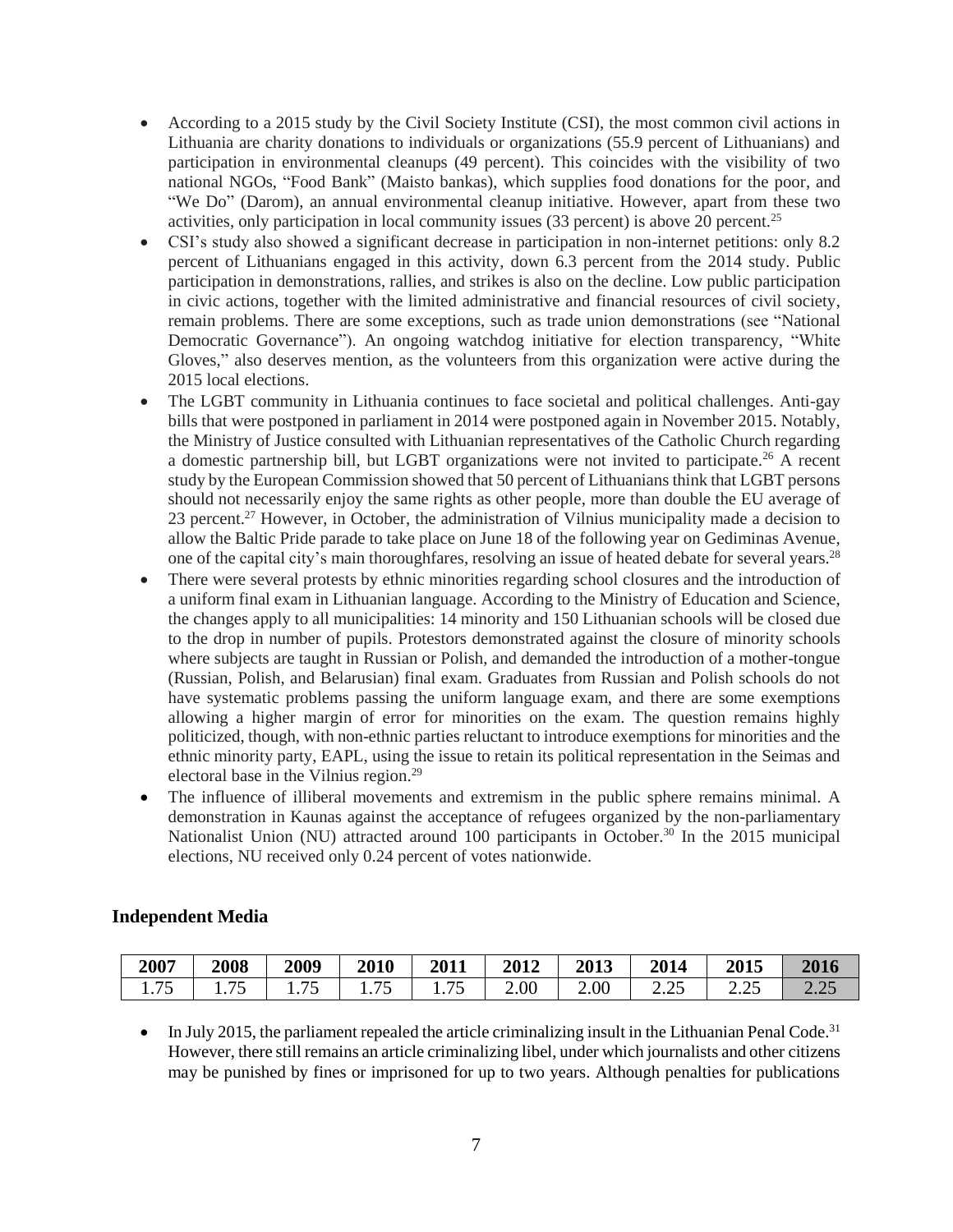are applied only in exceptional cases (the last in November  $2014^{32}$ ), the libel article still contributes to self-censorship among journalists.

- In Lithuania's concentrated television sphere, the media groups Laisvas ir nepriklausomas kanalas (channels LNK, BTV, TV1, Info TV) and the Modern Time Group (channels TV3, TV6, TV8) held 42.8 and 44 percent of the advertising market, respectively, in the first quarter of 2015.<sup>33</sup> There are still no legal restrictions on ownership concentration of media organizations or cross-ownership of other business interests by media owners. Powerful media organizations are directly related to companies from other areas of the economy. For example, MG Baltic controls the media groups Laisvas ir nepriklausomas kanalas, Alfa Media (website Alfa.lt), and UPG Baltic (publisher of more than 30 magazines), but also other companies engaged in telecommunications, construction, logistics, real estate development, trade, manufacturing of alcoholic beverages, and more.<sup>34</sup>
- Concerns remain over biased political content at the local level, where a significant part of the media is financially dependent on politicians, and it is quite common for shareholders in local media to be politicians. A telling case is the municipality of Kėdainiai, where two newspapers (*Rinkos aikštė* and *Kėdainių garsas*) and a television channel (Kėdainių krašto televizija) are controlled by companies owned by relatives of DP members. Two DP members DPin the Seimas, together with a relative of another DP member, are owners of the company Interneto žinios, which administers 54 websites that disseminate public information in Lithuanian municipalities. <sup>35</sup> A lurking problem in local media is when outlets receive potentially nontransparent financing from municipal governments, but it is difficult to measure the extent of the problem with any reliability.
- Economic pressure on journalists is still considerable. The average gross monthly salary of journalists was 14 percent less than the national average gross monthly salary in 2014.<sup>36</sup> Moreover, it is a widespread practice for journalists not to receive labor contracts but, rather, to be forced to work as freelancers. Only one-sixth of Lithuanian journalists are members of professional associations.<sup>37</sup>
- The overall economic situation and decreased incomes of media organizations have negatively influenced the financial sustainability of media outlets since 2009. Advertising revenue for television, radio, print, and internet outlets was 38.4 percent lower in 2014 than in 2008.<sup>38</sup> To ensure a higher degree of economic stability for the public broadcaster, funding of the National Radio and Television of Lithuania (LRT) has been linked to revenues of the state and municipal budgets (with a percentage from income tax and excise revenues) starting in 2015.<sup>39</sup> However, the commercial television and radio advertising markets increased only by 7 and 2.5 percent, respectively, during the first seven months of the year. 40
- During the year, the Radio and Television Commission of Lithuania (RTCL) temporarily suspended for three months the rebroadcasting of two Russian channels: parts of Ren TV Baltic (Lietuva) in January, and the whole program of RTR Planeta in April. These measures were based on expert evaluations that the channels' programs incited hatred and instigated war.<sup>41</sup> In June, the European Commission decided that the measures taken against RTR Planeta were compatible with EU law, and it was sufficiently demonstrated that its program incited hatred.<sup>42</sup> In December, the RTCL required rebroadcasters under Lithuanian jurisdiction to move RTR Planeta into television program packages requiring additional payment. The restriction will be valid for 12 months.<sup>43</sup>
- These moves raised questions about the trade-off between media freedom and the need to address the issue of foreign propaganda. The rebroadcasting restrictions, however, did not significantly reduce the variety of independent media. The measures taken in 2015 were temporary, and due to their dependence on the Russian government, these channels by definition do not fall under the category of fully independent media. Finally, the decision to move RTR Planeta to paid packages does not eliminate the right of viewers to choose this channel, as Lithuanian rebroadcasters provide special packages with Russian channels. For example, Cgates, one of the leading companies in the rebroadcasting market, offers a package of nine Russian channels (including RTR Planeta) for 1.5 euros a month.<sup>44</sup>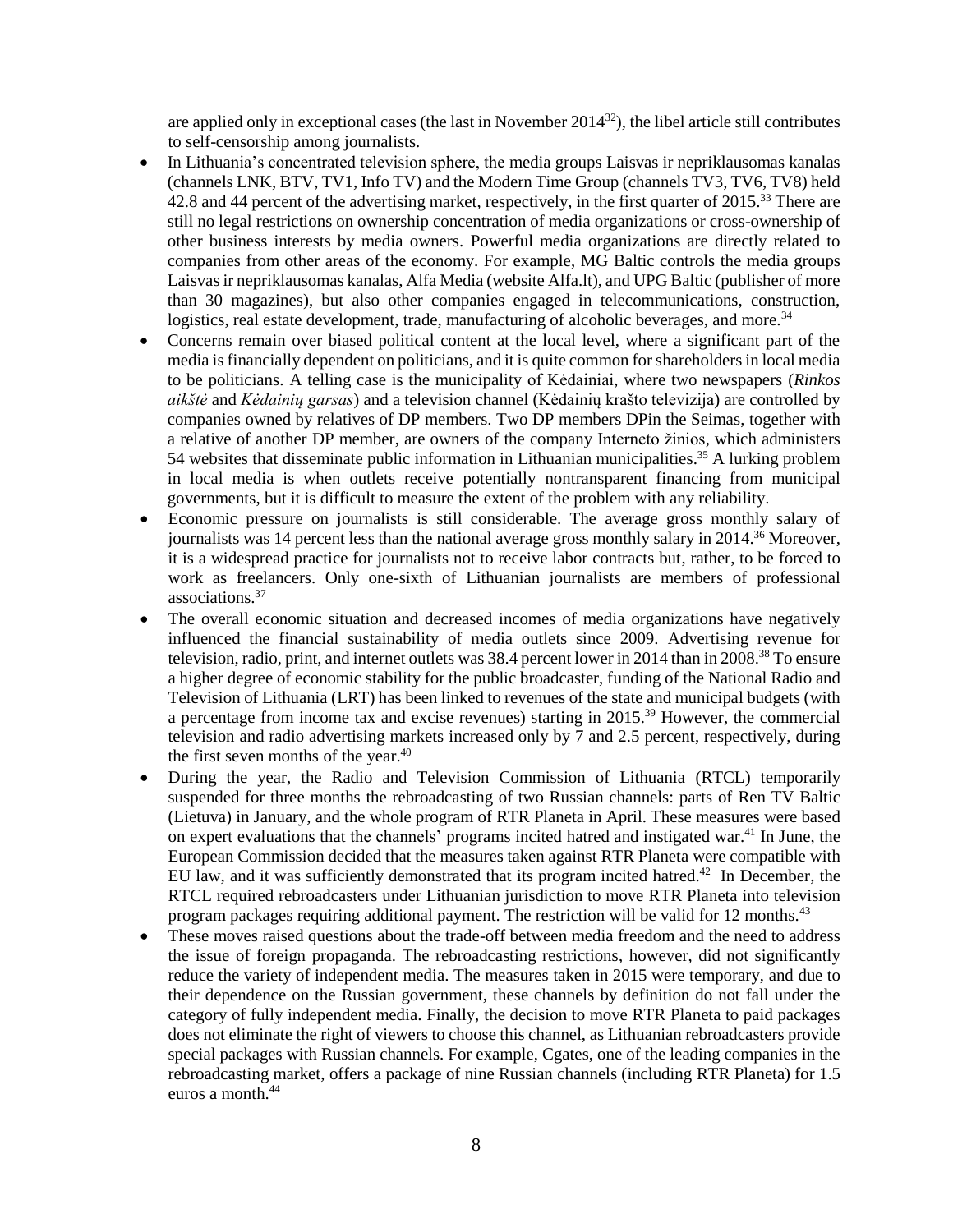### **Local Democratic Governance**

| 2007        | 2008 | 2009 | <b>2010</b> | 2011 | 2012 | 2013 | 2014 | <b>2015</b> | 2016                                                     |
|-------------|------|------|-------------|------|------|------|------|-------------|----------------------------------------------------------|
| $\angle 50$ | 2.50 | 2.50 | 2.50        | 2.50 | 2.50 | 2.50 | 2.50 | 2.50        | $\overline{\phantom{m}}\cdot\overline{\phantom{m}}\cdot$ |

- Local governments in Lithuania have long been regarded as institutions undermined by "politicking, graft, bribery, and mismanagement,"<sup>45</sup> and have struggled to win public confidence. This year could signify a turning point in this trend. Surveys showed that trust in municipalities hit its highest numbers in a decade in 2015, reaching 35.2 percent in October,<sup>46</sup> higher than the government (29.8) and the parliament  $(10.5)$ .<sup>47</sup> These developments may be attributable to the direct election of mayors for the first time in 2015 after the law was changed in 2014.<sup>48</sup>
- The direct election of mayors improves the quality of local democracy in three main ways: increasing the accountability of mayors, stabilizing their term in office (previously dependent on unstable local coalitions), and encouraging higher public participation in the local democratic process. A survey commissioned by the Ministry of Justice showed that around 76 percent of the population supported the introduction of direct elections.<sup>49</sup> In a third of municipalities, mayors were elected with an absolute majority of votes in the first round held on March 1. One indication of popular support for the elections was that only 2.71 percent of mayoral ballots were spoiled, compared to 4.87 percent in the municipal council elections.<sup>50</sup>
- The mayoral polls revealed public dissatisfaction with political parties, especially in cities. Out of seven city municipalities, party candidates in only three (Vilnius, Klaipėda, and Palanga) managed to win the mayoral election. This could be the necessary impetus for local party organizations to become more accountable. However, the personalization of politics, which was apparent in the second round of mayoral elections, especially in the capital city, Vilnius, could prove detrimental to the weakly institutionalized Lithuanian party system.<sup>51</sup>
- Despite the mayoral election reform, Lithuania remains highly centralized with a limited range of functions delegated to municipalities. Local governments are also financially dependent on the central government, with the portion of national income tax revenue allocated to local governments increasing slowly each year: 67.8 percent in 2014, 72.8 percent in 2015, and 75.49 percent planned for 2016.<sup>52</sup> Moreover, the Constitutional Court ruled in June that limiting the amount of resident income tax allocated to Vilnius (which collects more income tax than it receives) is in conflict with the constitution.<sup>53</sup> This could prove an important precedent for the financial independence of local governments and lead to a new methodology for how income tax is allocated across municipalities. According to the Ministry of Finance, beginning in 2016, allocations will depend on two criteria: overall income tax collected in each municipal territory and the average per capita income tax at the national level. Donor cities like Vilnius will receive additional funds in compensation. This could also have some negative implications: as the list of donor municipalities expands, structural reforms of some municipalities that are performing poorly could be further delayed.

| 2007         | 2008   | 2009 | 2010             | 2011 | 2012 | 2013           | 2014 | 2015          | 2016 |
|--------------|--------|------|------------------|------|------|----------------|------|---------------|------|
| 75<br>1. I J | 1. / J |      | 1 . <i>. .</i> . | 75   |      | 1 . <i>. .</i> |      | 1. <i>I</i> J |      |

#### **Judicial Framework and Independence**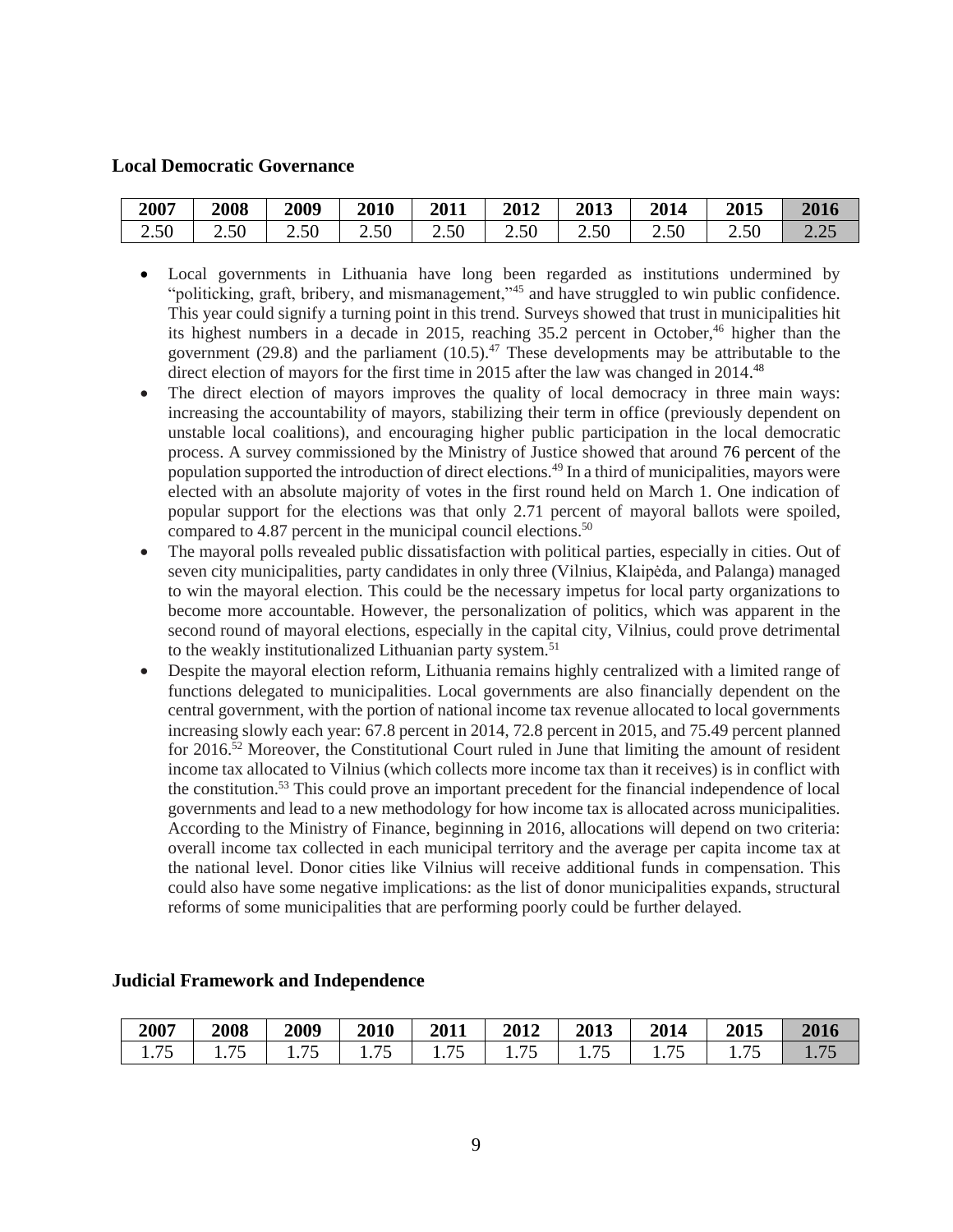- The prosecutor general's office remained subject to political bickering between the parliament and president in 2015. After two failed nominations (see "National Democratic Governance"), discussions were started in the Seimas on amendments to the constitution that would take nominating powers away from the president and give them to the government.<sup>54</sup> Amendments to the statute of the parliament in 2013 gave it power to unilaterally dismiss the prosecutor general, and exercising this right to dismiss the previous prosecutor general led to the current crisis. In the end, the president's third nomination was successful: in December, the Seimas approved Prosecutor General Evaldas Pašilis for a five-year term.<sup>55</sup>
- While the Lithuanian public has traditionally perceived the judiciary as insular and opaque, opinion research sources reported that in 2015, for the first time in two decades, the number of people who trust the court system (25.5 percent) was higher than those who do not (25.1 percent). Although the difference is still not statistically significant, the numbers signify an improvement; only 18 to 21 percent trusted the courts in. <sup>56</sup> The ratio of trust (28 percent) to distrust (20 percent) was positive in the case of the prosecutor general. Trust in the police rose above 60 percent for the first time in  $25$  years.<sup>57</sup>
- In October, the European Court of Human Rights (ECtHR) ruled that former KGB officer Vytautas Vasiliauskas had been convicted "based upon legal provisions that had not been in force in 1953." In June 2010, Kaunas District Court found Vasiliauskas guilty of genocide for the killing of Lithuanian partisans and sentenced him to four years in prison, although he is not serving the sentence due to illness and old age. The ECtHR held that the killing of Lithuanian partisans by the Soviet Union did not constitute an act of genocide under international law at the time of Vasiliauskas's actions, because the international definition of genocide did not include "political groups."<sup>58</sup> The ruling could be damaging to the image and authority of the ECtHR in Lithuania. Currently, there are 15 people in Lithuania sentenced under the same law. 59
- The Lithuanian prison system remains overcrowded and conforms poorly to international standards. There has been a modest decrease in prisoners since 2012: 8,636 persons were incarcerated in 2014, down from 9,577 in 2013, but that level still amounts to 92 percent of Lithuania's prison capacity.<sup>60</sup> The Ministry of Justice also claims that the number of recidivists is decreasing each year. However, these positive developments are still modest at best. There are 315 inmates per 100,000 Lithuanians, leaving only Russia (467) and Belarus (335) with higher numbers per capita in Europe. 61

### **Corruption**

| 2007 | 2008                                | 2009          | 2010       | 2011 | 2012 | 2013 | 2014       | 2015 | 2016 |
|------|-------------------------------------|---------------|------------|------|------|------|------------|------|------|
| 4.00 | $\overline{\phantom{0}}$<br>ن ، ، ب | 75<br>ن ، ، ب | 5Λ<br>J.JU | 3.50 | 5.50 | 3.50 | 50<br>J.JU | 3.50 | 3.50 |

 Despite positive trends in Lithuania over the last several years, corruption remains a major concern: nearly half of the population (48 percent) mentions it among the country's most pressing issues. $62$ 

 Although the number of high-profile scandals was not as numerous as in the previous year, corruption still played a prominent role in Lithuania's politics in 2015. In October, the Special Intelligence Service (SIS) launched an investigation into the activities of the Druskininkai municipality-owned health center "Aqua," which allegedly relied on local government support in committing accounting fraud. Former SIS head Žimantas Pacevičius (currently heading the secretariat of the speaker of the parliament) was mentioned among persons who received free services in the center. Connections were made to the interests of long-standing Druskininkai mayor and influential member of LSDP Ričardas Malinauskas: his ex-wife and daughter are employed in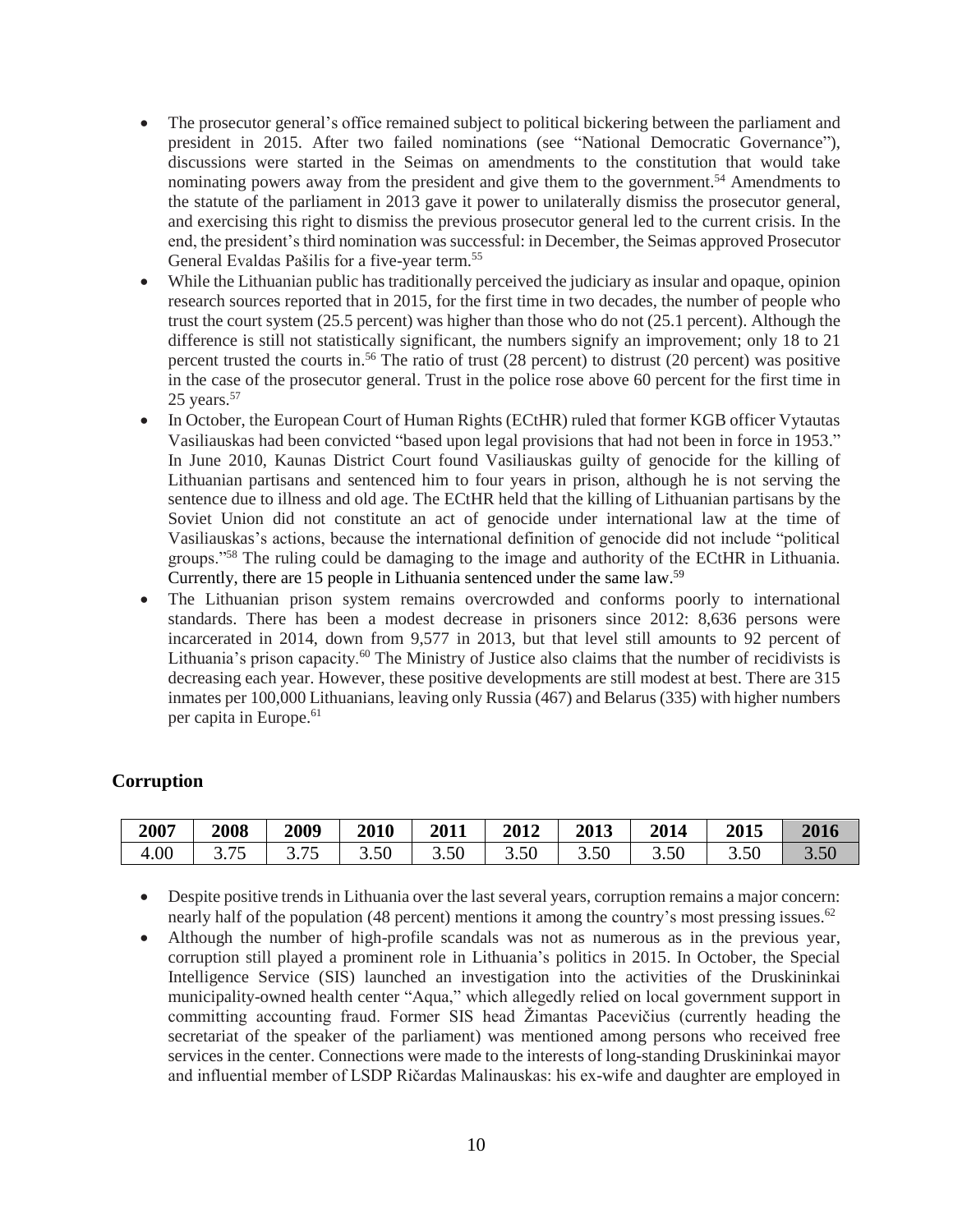the same center, and he met with Pacevičius several days after the announcement of the SIS investigation.<sup>63</sup>

- It is notable that in a 2015 study by Transparency International–Lithuania on the transparency of the country's 40 largest municipality-managed companies, Aqua was given the worst evaluation.<sup>64</sup> This case underscores the presence of corruption at the local government level, yet it is an even deeper problem in municipalities that lack political competitiveness and are prone to party capture. Druskininkai has been ruled by Malinauskas and dominated by LSDP since 2000, and the incident could be a serious test for LSDP transparency and ratings. When opposition members of the Anticorruption Commission in the Seimas tried to initiate an investigation of the Aqua case at the parliamentary level, LSDP representatives voted against it and the question was removed from the commission agenda in October.<sup>65</sup> In November, the parliament voted to open a parliamentary inquiry, but it will also cover other issues, such as LSDP allegations concerning the relatives of several HU-LCD leaders.<sup>66</sup>
- Transparency of procurement at the national and local levels remains an important issue. In September, media reported that the prime minister's son-in-law is a major shareholder in a public relations company, Ministerium, which had successfully participated in public tenders, including those run by ministries under LSDP control. Although definitive proof of corruption was not provided, this report again cast a shadow on the level of transparency in Lithuanian government.<sup>67</sup> Soon after the articles appeared, the prime minister's son-in-law sold his shares in the company.<sup>68</sup>
- Positive developments continued in 2015 in the area of anticorruption initiatives and laws. In March, the parliament adopted a new national anticorruption program for 2015–25. The strategic aim of the program is to reduce the extent of corruption and to increase transparency and openness in the public and private sectors. The most important objectives include improving Lithuania's position in Transparency International's Corruption Perceptions Index by 2025 to no less than 70 points (the country received a score of 61 points in 2015<sup>69</sup>), reducing the share of the population that agrees a bribe helps to solve problems to no more than 33 percent (55 percent in 2014), and reducing the share of the population that admits to giving a bribe during the past five years to no more than 10 percent (31 percent in 2014).<sup>70</sup>

### AUTHOR: MAŽVYDAS JASTRAMSKIS.

 $\overline{a}$ 

*Mažvydas Jastramskis is associate professor of political science at the Institute of International Relations and Political Science at Vilnius University in Vilnius, Lithuania.*

[http://ec.europa.eu/public\\_opinion/archives/eb/eb83/eb83\\_anx\\_en.pdf;](http://ec.europa.eu/public_opinion/archives/eb/eb83/eb83_anx_en.pdf) "Augo žmonių pasitikėjimas policija, smuko – kariuomene" [Trust in the police is increasing, in the army – decreasing], delfi.lt, 31 January 2015,

[http://www.delfi.lt/news/daily/lithuania/augo-zmoniu-pasitikejimas-policija-smuko-kariuomene.d?id=67051180;](http://www.delfi.lt/news/daily/lithuania/augo-zmoniu-pasitikejimas-policija-smuko-kariuomene.d?id=67051180)

UAB Vilmorus, "Pasitikite, ar nepasitikite šiomis Lietuvos institucijomis" [How many trust or do not trust the Lithuania authorities], UAB Vilmorus, accessed 15 October 2015,

http://www.vilmorus.lt/index.php?mact=News.cntnt01.detail.0&cntnt01articleid=2&cntnt01returnid=20

[aplinka/politika/2015/09/29/seimas-nepritare-dambrauskienes-paskyrimui-generaline-prokurore](http://vz.lt/verslo-aplinka/politika/2015/09/29/seimas-nepritare-dambrauskienes-paskyrimui-generaline-prokurore)

<sup>1</sup> European Commission, *Standard Eurobarometer 83: Spring 2015*, accessed 02 October 2015,

<sup>2</sup> "Seimas nepritarė Dambrauskienės paskyrimui generaline prokurore" [Seimas did not approve the appointment of Dambrauskienė as the Prosecutor General], vz.lt, 29 September 2015, [http://vz.lt/verslo-](http://vz.lt/verslo-aplinka/politika/2015/09/29/seimas-nepritare-dambrauskienes-paskyrimui-generaline-prokurore)

<sup>&</sup>lt;sup>3</sup> "Politologai: "Prezidentės kandidatė kėlė šypseną" [Political analysts: President's candidate caused a smile], lrytas.lt, 29 September 2015, [http://lietuvosdiena.lrytas.lt/aktualijos/politologai-prezidentes-kandidate-kele](http://lietuvosdiena.lrytas.lt/aktualijos/politologai-prezidentes-kandidate-kele-sypsena.htm)[sypsena.htm](http://lietuvosdiena.lrytas.lt/aktualijos/politologai-prezidentes-kandidate-kele-sypsena.htm)

<sup>4</sup> "Atsistatydina švietimo ministras D. Pavalkis" [Minister of Education D. Pavalkis resigns], delfi.lt, 30 April 2014, <http://www.delfi.lt/news/daily/lithuania/atsistatydina-svietimo-ministras-d-pavalkis.d?id=67851496>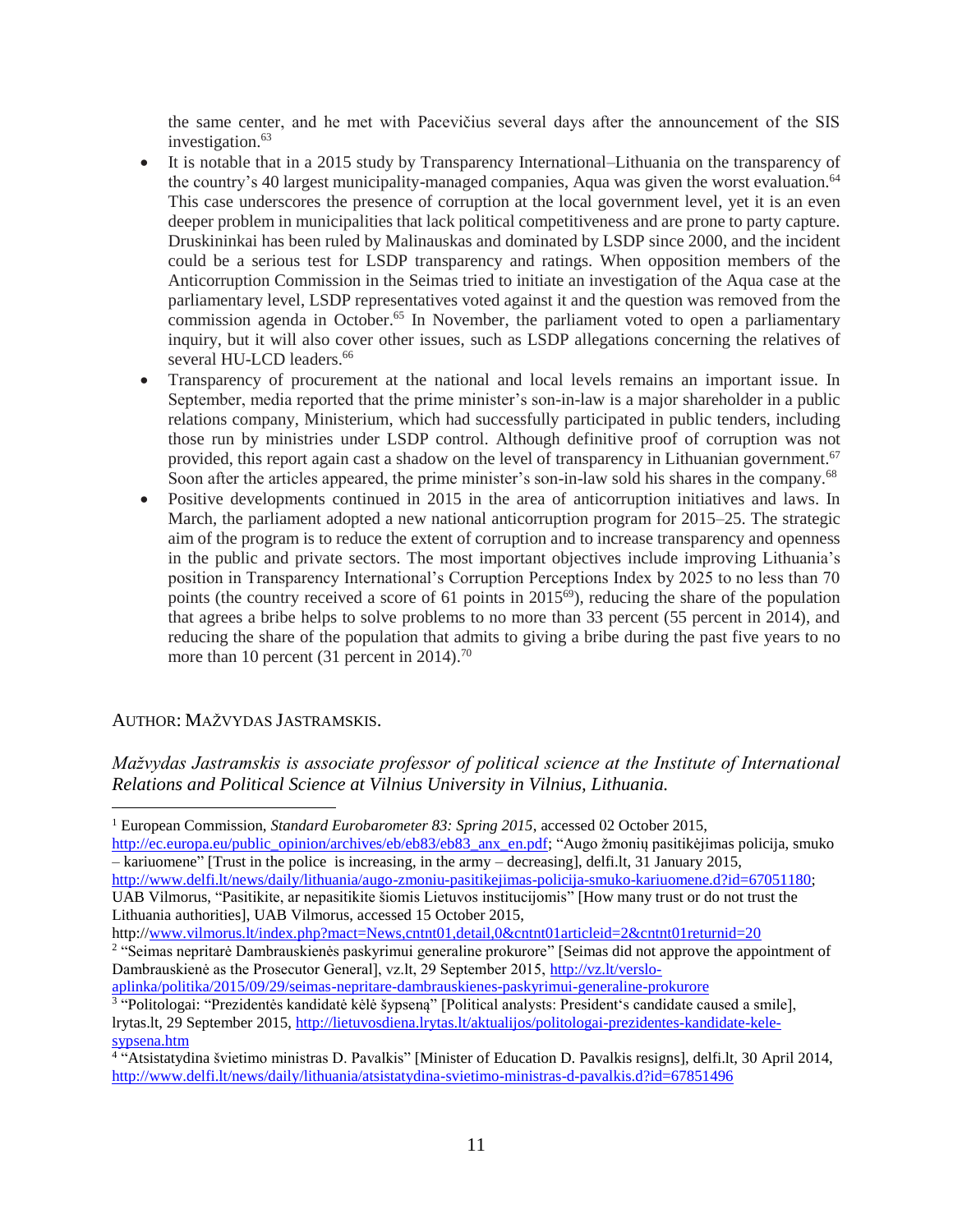$\overline{a}$ <sup>5</sup> Seimas of the Republic of Lithuania, "Prisiekė švietimo ir mokslo ministrė A. Pitrėnienė" [Minister of Education and Science A. Pitrėnienė sworn in], lrs.lt, 2 June 2015,

[http://www3.lrs.lt/pls/inter/w5\\_show?p\\_r=4445&p\\_d=158263&p\\_k=1](http://www3.lrs.lt/pls/inter/w5_show?p_r=4445&p_d=158263&p_k=1)

6 "Vyriausybė pritarė naujam socialiniam modeliui" [Government approved the new social model], lzinios.lt, 06 June 2015,<http://lzinios.lt/lzinios/Lietuva/vyriausybe-pritare-naujam-socialiniam-modeliui/203410>

<sup>7</sup> "Socialinis modelis įveikė pirmąjį Seimo laiptelį" [Social model overcame the first step in Seimas], lrytas.lt, 15 October 2015[, http://verslas.lrytas.lt/rinkos-pulsas/socialinis-modelis-iveike-pirmaji-seimo-laipteli.htm?p=3;](http://verslas.lrytas.lt/rinkos-pulsas/socialinis-modelis-iveike-pirmaji-seimo-laipteli.htm?p=3)

"Naujas Darbo kodeksas skinasi kelią į Seimą" [The new Labour code is making its way to parliament], delfi.lt, 28 September 2015,

<http://www.delfi.lt/verslas/verslas/naujas-darbo-kodeksas-skinasi-kelia-i-seima.d?id=69129466>

8 "Profsąjungų mitingas: naująjį Darbo kodeksą prilygina vergovės įteisinimui" [Trade unions rally: the new Labour Code is equated to the slavery legalization], delfi.lt, 10 September 2015,

[http://www.delfi.lt/verslas/verslas/profsajungu-mitingas-naujaji-darbo-kodeksa-prilygina-vergoves](http://www.delfi.lt/verslas/verslas/profsajungu-mitingas-naujaji-darbo-kodeksa-prilygina-vergoves-iteisinimui.d?id=68961148)[iteisinimui.d?id=68961148](http://www.delfi.lt/verslas/verslas/profsajungu-mitingas-naujaji-darbo-kodeksa-prilygina-vergoves-iteisinimui.d?id=68961148)

9 "Partijų lyderiai: pabėgėlių problemos kvotomis neišspręsi" [Leaders of parties: refugee quotas will not solve the problem], alfa.lt, 09 September 2015, [http://www.alfa.lt/straipsnis/49907127/partiju-lyderiai-pabegeliu-problemos](http://www.alfa.lt/straipsnis/49907127/partiju-lyderiai-pabegeliu-problemos-kvotomis-neisspresi?p=3)[kvotomis-neisspresi?p=3](http://www.alfa.lt/straipsnis/49907127/partiju-lyderiai-pabegeliu-problemos-kvotomis-neisspresi?p=3)

<sup>10</sup> "Dalia Grybauskaitė sako, kad EK Lietuvai siūlomas pabėgėlių skaičius yra priimtinas" [Dalia Grybauskaite said that the European Commissions' proposed number of refugees for Lithuania is acceptable], 15min.lt, 9 September 2015, [http://www.15min.lt/naujiena/aktualu/lietuva/dalia-grybauskaite-sako-kad-ek-lietuva-siulomas-pabegeliu](http://www.15min.lt/naujiena/aktualu/lietuva/dalia-grybauskaite-sako-kad-ek-lietuva-siulomas-pabegeliu-skaicius-yra-priimtinas-56-526841)[skaicius-yra-priimtinas-56-526841](http://www.15min.lt/naujiena/aktualu/lietuva/dalia-grybauskaite-sako-kad-ek-lietuva-siulomas-pabegeliu-skaicius-yra-priimtinas-56-526841)

<sup>11</sup> "Sprendimas sumažinti išmokas pabėgėliams priartins juos prie skurdo ribos - JT Pabėgėlių agentūra" [The decision to reduce the benefits for refugees will bring them to the poverty line - the UN Refugee Agency], bns.lt, 29 November 2015[, http://www.bns.lt/topic/1912/news/48721340/](http://www.bns.lt/topic/1912/news/48721340/)

<sup>12</sup> "D. Grybauskaitė: Lietuva tikisi 2018 m. gynybai skirti 2 proc. BVP" [D. Grybauskaite: Lithuania expects to allocate 2 per cent of GDP for defence by 2018], delfi.lt, 3 September 2015,

[http://www.delfi.lt/news/daily/lithuania/d-grybauskaite-lietuva-tikisi-2018-m-gynybai-skirti-2-proc](http://www.delfi.lt/news/daily/lithuania/d-grybauskaite-lietuva-tikisi-2018-m-gynybai-skirti-2-proc-bvp.d?id=68899434)[bvp.d?id=68899434](http://www.delfi.lt/news/daily/lithuania/d-grybauskaite-lietuva-tikisi-2018-m-gynybai-skirti-2-proc-bvp.d?id=68899434)

<sup>13</sup> "Name spelling issue will be resolved, Lithuanian foreign minister assures", delfi.lt, 30 June 2015, [http://en.delfi.lt/lithuania/politics/name-spelling-issue-will-be-resolved-lithuanian-foreign-minister](http://en.delfi.lt/lithuania/politics/name-spelling-issue-will-be-resolved-lithuanian-foreign-minister-assures.d?id=68374476)[assures.d?id=68374476](http://en.delfi.lt/lithuania/politics/name-spelling-issue-will-be-resolved-lithuanian-foreign-minister-assures.d?id=68374476)

<sup>14</sup> "Dėl pažeidimų rinkimų dieną pradėti penki ikiteisminiai tyrimai" [Five pre-trial investigations were launched due to violations on election day], 15min.lt, 2 March 2015, [http://www.15min.lt/naujiena/rinkimai/savivaldybiu-tarybu](http://www.15min.lt/naujiena/rinkimai/savivaldybiu-tarybu-rinkimai-2015/del-pazeidimu-rinkimu-diena-pradeti-penki-ikiteisminiai-tyrimai-847-488199)[rinkimai-2015/del-pazeidimu-rinkimu-diena-pradeti-penki-ikiteisminiai-tyrimai-847-488199;](http://www.15min.lt/naujiena/rinkimai/savivaldybiu-tarybu-rinkimai-2015/del-pazeidimu-rinkimu-diena-pradeti-penki-ikiteisminiai-tyrimai-847-488199) "Per merų rinkimų antrąjį turą nepradėtas nė vienas ikiteisminis tyrimas" [No prie-trial investigations launched during the second round of the mayoral elections], delfi.lt, 15 March 2015, [http://www.delfi.lt/news/daily/lithuania/per-meru-rinkimu-antraji](http://www.delfi.lt/news/daily/lithuania/per-meru-rinkimu-antraji-tura-nepradetas-ne-vienas-ikiteisminis-tyrimas.d?id=67433950)[tura-nepradetas-ne-vienas-ikiteisminis-tyrimas.d?id=67433950](http://www.delfi.lt/news/daily/lithuania/per-meru-rinkimu-antraji-tura-nepradetas-ne-vienas-ikiteisminis-tyrimas.d?id=67433950)

<sup>15</sup> Central Electoral Commission, "Savivaldybių tarybų ir merų rinkimų rezultatai patvirtinti dar 37-iose savivaldybėse" [Results of elections to the municipal councils and mayoral elections were acknowledged in further 37 municipalities], vrk.lt, 22 March 2015, [http://www.vrk.lt/naujienos/-/content/10180/13/savivaldybiu-tarybu-ir](http://www.vrk.lt/naujienos/-/content/10180/13/savivaldybiu-tarybu-ir-meru-rinkimu-rezultatai-patvirtinti-dar-37-iose-savivaldybese)[meru-rinkimu-rezultatai-patvirtinti-dar-37-iose-savivaldybese](http://www.vrk.lt/naujienos/-/content/10180/13/savivaldybiu-tarybu-ir-meru-rinkimu-rezultatai-patvirtinti-dar-37-iose-savivaldybese)

<sup>16</sup> Central Electoral Commission, "Balsavimo rezultatai" [Election results], vrk.lt, 23 March 2015, [http://www.vrk.lt/statiniai/puslapiai/2015\\_seimo\\_rinkimai/output\\_lt/rinkimu\\_diena/index.html;](http://www.vrk.lt/statiniai/puslapiai/2015_seimo_rinkimai/output_lt/rinkimu_diena/index.html)

Central Electoral Commission, "Balsavimo rezultatai" [Election results], vrk.lt, 06 June 2015,

[http://www.2013.vrk.lt/2015\\_2\\_seimo\\_rinkimai/output\\_lt/rezultatai\\_vienmand\\_apygardose2/rezultatai\\_vienmanate\\_](http://www.2013.vrk.lt/2015_2_seimo_rinkimai/output_lt/rezultatai_vienmand_apygardose2/rezultatai_vienmanate_apygarda7930aktyvumasdesc2turas.html)

[apygarda7930aktyvumasdesc2turas.html](http://www.2013.vrk.lt/2015_2_seimo_rinkimai/output_lt/rezultatai_vienmand_apygardose2/rezultatai_vienmanate_apygarda7930aktyvumasdesc2turas.html)<br><sup>17</sup> "Partijos populiarumas kyla kaip ant sparnų: kam turėtų dėkoti" [The popularity of a party is rising: who should they thank], delfi.lt, 13 July 2015, [http://www.delfi.lt/news/daily/lithuania/partijos-populiarumas-kyla-kaip-ant](http://www.delfi.lt/news/daily/lithuania/partijos-populiarumas-kyla-kaip-ant-sparnu-kam-turetu-dekoti.d?id=68447866)[sparnu-kam-turetu-dekoti.d?id=68447866](http://www.delfi.lt/news/daily/lithuania/partijos-populiarumas-kyla-kaip-ant-sparnu-kam-turetu-dekoti.d?id=68447866)

<sup>18</sup> Ministry of Justice, "Lietuvos Respublikos politinių partijų sąrašas" [List of political parties of the Republic of Lithuania], 02 October 2015, tm.lt, [http://www.tm.lt/dok/VEIKLA/politines-](http://www.tm.lt/dok/VEIKLA/politines-partijos/Lietuvos%20Respublikos%20politini%C5%B3%20partij%C5%B3%20s%C4%85ra%C5%A1as%202015-11-17.pdf)

[partijos/Lietuvos%20Respublikos%20politini%C5%B3%20partij%C5%B3%20s%C4%85ra%C5%A1as%202015-](http://www.tm.lt/dok/VEIKLA/politines-partijos/Lietuvos%20Respublikos%20politini%C5%B3%20partij%C5%B3%20s%C4%85ra%C5%A1as%202015-11-17.pdf) [11-17.pdf](http://www.tm.lt/dok/VEIKLA/politines-partijos/Lietuvos%20Respublikos%20politini%C5%B3%20partij%C5%B3%20s%C4%85ra%C5%A1as%202015-11-17.pdf)

<sup>19</sup> Ministry of Justice, "Politinių partijų narių gretos gausėja" [The ranks of political parties is increasing], 05 October 2015, tm.lt,<http://www.tm.lt/naujienos/pranesimasspaudai/2294>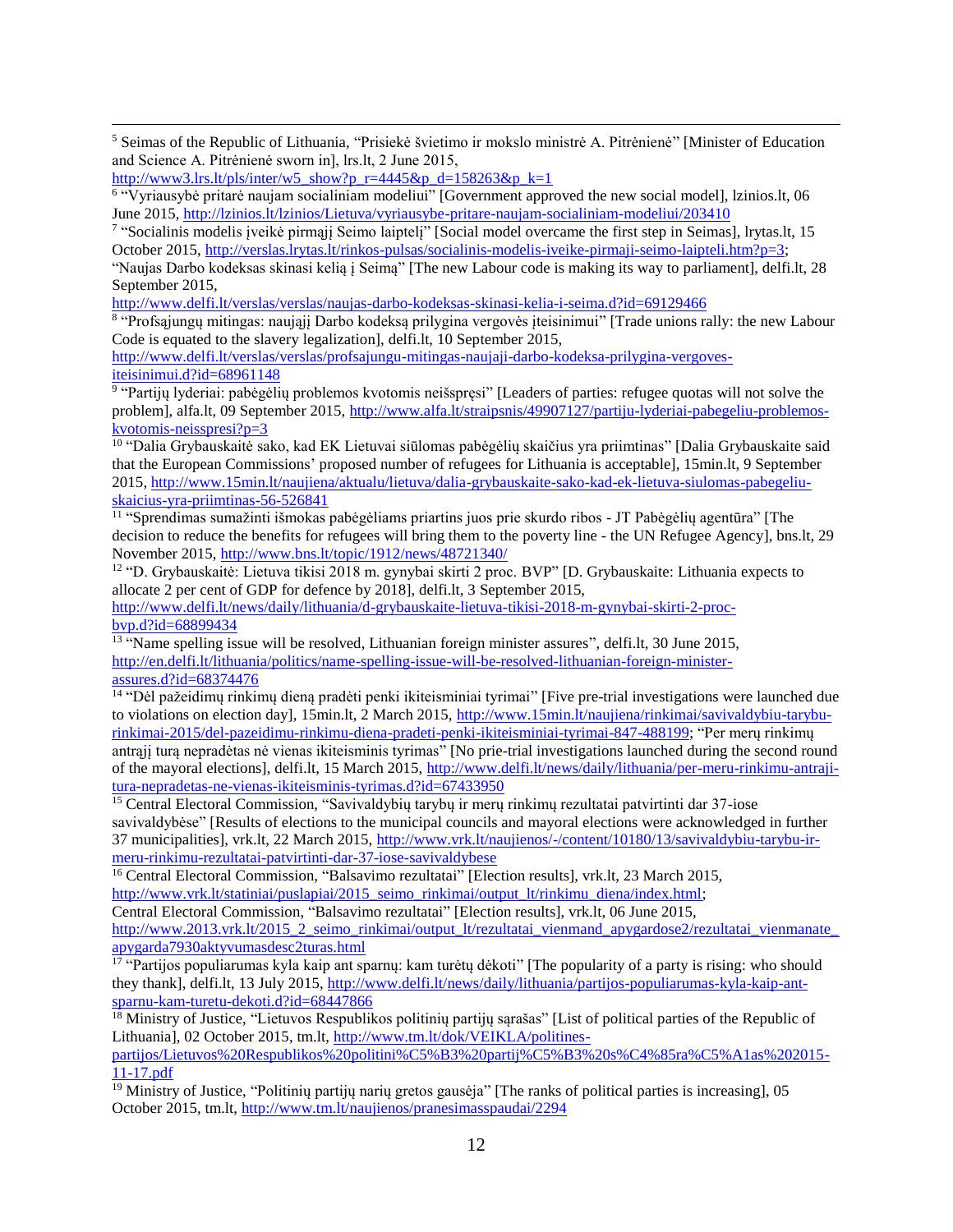<sup>20</sup> The Constitutional Court, "Dėl skirtingo rinkėjų skaičiaus vienmandatėse rinkimų apygardose" [The legal regulation of forming single-member constituencies ruled unconstitutional], lrkt.lt, accessed 22 October 2015, <http://www.lrkt.lt/lt/teismo-aktai/paieska/135/ta1518/content>

 $\overline{a}$ 

<sup>22</sup> "VRK perbraižė apygardų ribas - Vilnius rinks dviem Seimo nariais daugiau" [CEC redrew the boundaries of districts: Vilnius will have two additional representatives to Seimas], delfi.lt, 1 December 2015,

[http://www.delfi.lt/news/daily/lithuania/vrk-perbraize-apygardu-ribas-vilnius-rinks-dviem-seimo-nariais](http://www.delfi.lt/news/daily/lithuania/vrk-perbraize-apygardu-ribas-vilnius-rinks-dviem-seimo-nariais-daugiau.d?id=69875640)[daugiau.d?id=69875640](http://www.delfi.lt/news/daily/lithuania/vrk-perbraize-apygardu-ribas-vilnius-rinks-dviem-seimo-nariais-daugiau.d?id=69875640)

<sup>23</sup> Central Electoral Comission, "Seimo rinkimų apygardų pakeitimo projektai" [Projects of the reform of Seimas districts], vrk.lt, accessed 20 January 2016,<http://www.vrk.lt/rinkimu-apygardu-pakeitimo-projektai>

<sup>24</sup> Statistical Office, "Iregistruoti ūkio subjektai metų pradžioje" [Registered entities at the beginning of 2015], accessed October 2015,<http://osp.stat.gov.lt/statistiniu-rodikliu-analize1>

<sup>25</sup> Civil Society Institute, "Lietuvos visuomenės pilietinės galios indekso tyrimas 2014 m." [Civil power index study of Lithuanian society in 2014], Vilnius: Civil Society Institute, 2014, [http://www.civitas.lt/wp](http://www.civitas.lt/wp-content/uploads/2015/08/PGI_2014_visi.pdf)[content/uploads/2015/08/PGI\\_2014\\_visi.pdf](http://www.civitas.lt/wp-content/uploads/2015/08/PGI_2014_visi.pdf)

<sup>26</sup> "Partnerystės įstatymas keliaus į Seimą" [Partnership act will go to parliament], 15min.lt, 1 July 2015, <http://www.15min.lt/naujiena/aktualu/lietuva/partnerystes-istatymas-keliaus-i-seima-56-513303> <sup>27</sup> European Commission, *Eurobarometer on Discrimination 2015*, accessed 15 October 2015,

[http://ec.europa.eu/justice/fundamental-rights/files/factsheet\\_eurobarometer\\_fundamental\\_rights\\_2015.pdf](http://ec.europa.eu/justice/fundamental-rights/files/factsheet_eurobarometer_fundamental_rights_2015.pdf) <sup>28</sup> "Baltic Pride 2016 eitynės "Už lygybę!" vyks Gedimino prospektu" [Baltic Pride 2016 parade for equality will take place on Gediminas Avenue], lgl.lt, 21 October 2015, [http://www.lgl.lt/naujienos/baltic-pride-2016-eitynes-uz-](http://www.lgl.lt/naujienos/baltic-pride-2016-eitynes-uz-lygybe-vyks-gedimino-prospektu/)

[lygybe-vyks-gedimino-prospektu/](http://www.lgl.lt/naujienos/baltic-pride-2016-eitynes-uz-lygybe-vyks-gedimino-prospektu/)<br><sup>29</sup> "Sukilo Lietuvos lenkai ir rusai" [Lithuanian Poles and Russians rebelled], delfi.lt, 1 June 2015, [http://www.delfi.lt/news/daily/education/sukilo-lietuvos-lenkai-ir-rusai.d?id=68125392;](http://www.delfi.lt/news/daily/education/sukilo-lietuvos-lenkai-ir-rusai.d?id=68125392)

"Protestuojantys moksleiviai ir palyda užplūdo Aušros vartus" [Protesting students and their retinue flooded the Gates of Dawn], 2 September 2015, delfi.lt, [http://www.delfi.lt/news/daily/education/protestuojantys-moksleiviai-ir](http://www.delfi.lt/news/daily/education/protestuojantys-moksleiviai-ir-palyda-uzpludo-ausros-vartus.d?id=68886446)[palyda-uzpludo-ausros-vartus.d?id=68886446](http://www.delfi.lt/news/daily/education/protestuojantys-moksleiviai-ir-palyda-uzpludo-ausros-vartus.d?id=68886446)

<sup>30</sup> "Protestas prieš pabėgėlius Kaune palydėtas pirotechnikos šūviais" [Fireworks followed the protest against refugees in Kaunas] 18 October 2015, tv3.lt, shttp://www.tv3.lt/naujiena/849469/protestas-pries-pabegelius-kaunepalydetas-pirotechnikos-suviais

<sup>31</sup> OSCE, "OSCE Representative lauds defamation laws reform in Lithuania, reiterates call for full decriminalization" osce.org, 9 July 2015,<http://www.osce.org/fom/171216>

32 "Nuosprendis Lietuvos Respublikos vardu. 2014 m. lapkričio 18 d., Kaunas (sutrumpinta)" [The verdict on behalf of the Republic of Lithuania. 18 November 2014. Kaunas (abridged)], Kaunas district section of the Lithuanian Journalists'Union, 18 November 2014,<http://www.kaunozurnalistai.lt/29803/>

<sup>33</sup> "Ką reiškia dviejų televizijų sąjunga" [What is behind the union of two televisions], delfi.lt, 12 May 2015, <http://www.delfi.lt/verslas/media/ka-reiskia-dvieju-televiziju-sajunga.d?id=67912184>

<sup>34</sup> MG Baltic, *Structure*, accessed 16 November 2015,<http://www.mgbaltic.lt/en/about-us/structure/>

<sup>35</sup> Deimantas Jastramskis, "The political (in)dependence of the media in Lithuania" in *Kwartalnik Nauk o Mediach*, 2015, no. 1, accessed 21 October 2015, <http://knm.uksw.edu.pl/the-political-independence-of-the-media-in-lithuania> <sup>36</sup> The State Social Insurance Fund Board under the Ministry of Social Security and Labor of the Republic of

Lithuania, "2015. Statistika. Apdraustieji. Vidutinės apdraustųjų pajamos" [2015. Statistics. Insured. Average income of insured], accessed 21 October 2015,<http://atvira.sodra.lt/lt-eur/index.html>

<sup>37</sup> Statistical Office, "Verslas. Paslaugos" [Business statistics. Services], accessed November 2015, <http://osp.stat.gov.lt/en/rodikliai44>

<sup>38</sup> TNS LT, "Metinė žiniasklaidos tyrimų apžvalga" [Annual Media Research Overview], accessed 21 October 201, <http://www.tns.lt/lt/top/paslaugos/ziniasklaidos-auditoriju-tyrimai/metine-ziniasklaidos-tyrimu-apzvalga>

<sup>39</sup> Lietuvos Respublikos Lietuvos nacionalinio radijo ir televizijos įstatymo 6, 7, 15 straipsnių pakeitimo ir papildymo įstatymo Nr. XII-736 3 straipsnio pakeitimo įstatymas. *Teisės aktų registras*. 2014-05-13, Nr. 5355.

<sup>40</sup> TNS LT, 2015b. TNS LT: Reklamos apimtys augo 5,1 proc. Available at[: http://www.tns.lt/lt/news/tns-lt](http://www.tns.lt/lt/news/tns-lt-reklamos-apimtys-augo-5%2C1-proc--1/)[reklamos-apimtys-augo-5%2C1-proc--1/](http://www.tns.lt/lt/news/tns-lt-reklamos-apimtys-augo-5%2C1-proc--1/) [Accessed 22 October 2015

<sup>41</sup> The Radio and Television Commision of Lithuania, "Programme parts of the channel Ren TV Baltic (Lietuva) will be temporally suspended", rtk.lt, 15 January 2015,

[http://www.rtk.lt/en/news/news/programme\\_parts\\_of\\_the\\_channel\\_ren\\_tv\\_baltic\\_lietuva\\_will\\_be\\_temporally\\_suspe](http://www.rtk.lt/en/news/news/programme_parts_of_the_channel_ren_tv_baltic_lietuva_will_be_temporally_suspended) [nded;](http://www.rtk.lt/en/news/news/programme_parts_of_the_channel_ren_tv_baltic_lietuva_will_be_temporally_suspended) The Radio and Television Commision of Lithuania, "Temporary Suspension of Rebroadcasting of the

<sup>&</sup>lt;sup>21</sup> Central Electoral Comission, "Seimo rinkimų apygardų pakeitimo projektai" [Projects of the reform of Seimas districts], vrk.lt, accessed 22 October 2015,<http://www.vrk.lt/rinkimu-apygardu-pakeitimo-projektai>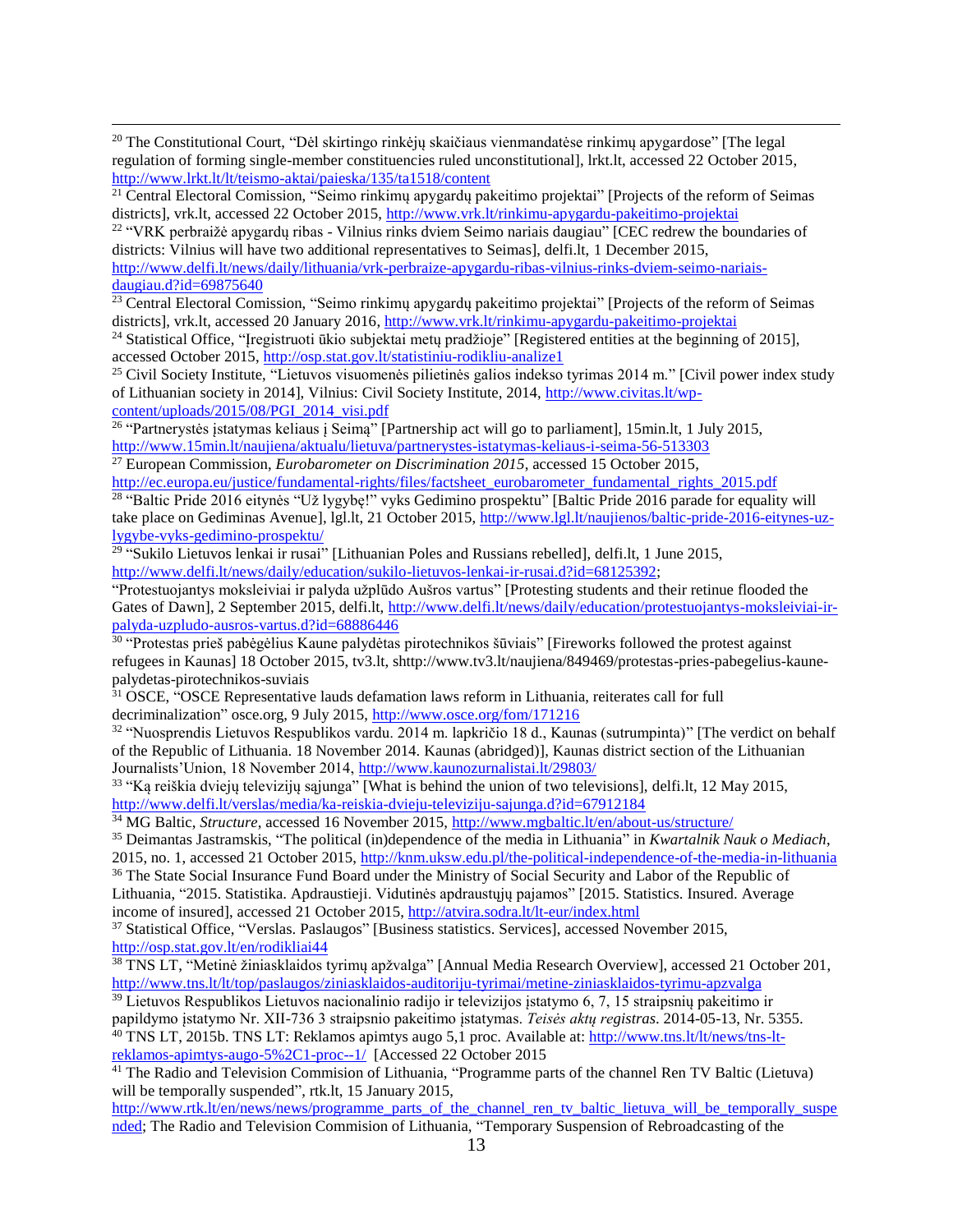$\overline{a}$ Television programme "RTR Planeta" in Lithuania", rtk.lt, 13 April 2015,

[http://www.rtk.lt/en/news/news/temporary\\_suspension\\_of\\_rebroadcasting\\_of\\_the\\_television\\_programme\\_rtr\\_planet](http://www.rtk.lt/en/news/news/temporary_suspension_of_rebroadcasting_of_the_television_programme_rtr_planeta_in_lithuania) [a\\_in\\_lithuania](http://www.rtk.lt/en/news/news/temporary_suspension_of_rebroadcasting_of_the_television_programme_rtr_planeta_in_lithuania)

<sup>42</sup> European Commision, *Commision Decision of 10.7.2015 on the compatibility of the measures adopted by Lithuania pursuant to Article 3(2) of Directive 2010/13/EU of the European Parliament and of the Council of 10 March 2010 on the coordination of certain provisions laid down by law, regulation or administrative action in Member States concerning the provision of audiovisual media services*, accessed 12 November 2015,

[https://ec.europa.eu/transparency/regdoc/?fuseaction=list&n=10&adv=0&coteId=&year=2015&number=4609&vers](https://ec.europa.eu/transparency/regdoc/?fuseaction=list&n=10&adv=0&coteId=&year=2015&number=4609&version=F&dateFrom=&dateTo=&serviceId=&documentType=&title=&titleLanguage=&titleSearch=EXACT&sortBy=NUMBER&sortOrder=DESC) [ion=F&dateFrom=&dateTo=&serviceId=&documentType=&title=&titleLanguage=&titleSearch=EXACT&sortBy=](https://ec.europa.eu/transparency/regdoc/?fuseaction=list&n=10&adv=0&coteId=&year=2015&number=4609&version=F&dateFrom=&dateTo=&serviceId=&documentType=&title=&titleLanguage=&titleSearch=EXACT&sortBy=NUMBER&sortOrder=DESC) [NUMBER&sortOrder=DESC;](https://ec.europa.eu/transparency/regdoc/?fuseaction=list&n=10&adv=0&coteId=&year=2015&number=4609&version=F&dateFrom=&dateTo=&serviceId=&documentType=&title=&titleLanguage=&titleSearch=EXACT&sortBy=NUMBER&sortOrder=DESC) "Brussels backs Lithuania over Russian TV channel ban", delfi.lt, 14 July 2015, <http://en.delfi.lt/lithuania/society/brussels-backs-lithuania-over-russian-tv-channel-ban.d?id=68481424>

<sup>43</sup> The Radio and Television Commision of Lithuania, "RTR Planeta" only at an additional cost", rtk.lt, 10 December 2015[, http://www.rtk.lt/en/news/news/rtr\\_planeta\\_only\\_at\\_an\\_additional\\_cost](http://www.rtk.lt/en/news/news/rtr_planeta_only_at_an_additional_cost)

<sup>44</sup> Cgates.lt, "Skaitmeninė televizija. Papildomi rinkiniai" [Digital TV. Additional sets], accessed 20 January 2015, <http://www.cgates.lt/lt/televizija/skaitmenine-televizija/papildomi-rinkiniai>

<sup>45</sup> Mindaugas Jurkynas (2015), Kaetana Leontjeva (2014), *Nations in Transit: Lithuania,* Freedom House (freedomhouse.org), accessed 15 October 2015

46 "Lietuviai pasitiki institucijomis – bet tik ne Seimu" [Lithuanians trust in institutions - but not in Seimas], 15min.lt, 17 October 2015, [http://www.15min.lt/naujiena/aktualu/lietuva/lietuviai-pasitiki-institucijomis-bet-tik-ne](http://www.15min.lt/naujiena/aktualu/lietuva/lietuviai-pasitiki-institucijomis-bet-tik-ne-seimu-56-534760)[seimu-56-534760](http://www.15min.lt/naujiena/aktualu/lietuva/lietuviai-pasitiki-institucijomis-bet-tik-ne-seimu-56-534760)

<sup>47</sup> UAB Vilmorus, "Pasitikite, ar nepasitikite šiomis Lietuvos institucijomis" [How many trust or do not trust the Lithuania authorities], UAB Vilmorus, accessed 15 October 2015,

<http://www.vilmorus.lt/index.php?mact=News,cntnt01,detail,0&cntnt01articleid=2&cntnt01returnid=20> <sup>48</sup> Ministry of Justice, " Seimas įteisino tiesioginius merų rinkimus" [Seimas enacted direct election of mayors], 26 June 2014,<http://www.tm.lt/naujienos/zinapieministr/54>

<sup>49</sup> Ministry of Justice, " Naujausi duomenys: 76 proc. Lietuvos gyventojų merus nori rinkti tiesiogiai" [The latest data: 76 percent of Lithuanians want to elect mayors directly], 21 March 2014, <http://www.tm.lt/naujienos/pranesimasspaudai/2026>

<sup>50</sup> Central Electoral Comission, "Rinkimai" [Elections], vrk.lt, accessed 15 October 2015,<http://www.vrk.lt/rinkimai> <sup>51</sup> Ainė Ramonaitė (ed.) "Kaip renkasi Lietuvos rinkėja? Idėjos, interesai ir įvaizdžiai politikoje" [How are

Lithuanian voters making the choice? Ideas, Interests and Images in Politics], Vilnius: Vilniaus universiteto leidykla, 2014

<sup>52</sup> Finance Ministry of the Republic of Lithuania, "Lietuvos Respublikos 2015 Metų Savivaldybių Biudžetų Finansinių Rodiklių Projektas" [2015 Municipal Budget Financial Indicators Draft], Vilnius: Finance Ministry of the Republic of Lithuania, 2014,

[http://www.finmin.lt/finmin.lt/failai/veiklos\\_kryptys\\_biudzetas/2015\\_biudzetas/Visas\\_2015\\_biudzetas/1\\_kng/17\\_S](http://www.finmin.lt/finmin.lt/failai/veiklos_kryptys_biudzetas/2015_biudzetas/Visas_2015_biudzetas/1_kng/17_S%20B_projektas.pdf) [B\\_projektas.pdf;](http://www.finmin.lt/finmin.lt/failai/veiklos_kryptys_biudzetas/2015_biudzetas/Visas_2015_biudzetas/1_kng/17_S%20B_projektas.pdf) "Lietuvos Respublikos 2016 metų valstybės biudžeto ir savivaldybių biudžetų finansinių rodiklių patvirtinimo įstatymas" [Draft Law on 2016 State Budget and Municipal Budgets' Financial Indicators], Seimas of the Republic of Lithuania, XIIP-3651, 16 October 2015, [https://e-](https://e-seimas.lrs.lt/portal/legalAct/lt/TAP/b83888a073d111e59a1ed226d1cbceb5?positionInSearchResults=0&searchModelUUID=71e9360)

[seimas.lrs.lt/portal/legalAct/lt/TAP/b83888a073d111e59a1ed226d1cbceb5?positionInSearchResults=0&searchMod](https://e-seimas.lrs.lt/portal/legalAct/lt/TAP/b83888a073d111e59a1ed226d1cbceb5?positionInSearchResults=0&searchModelUUID=71e9360) [elUUID=71e9360](https://e-seimas.lrs.lt/portal/legalAct/lt/TAP/b83888a073d111e59a1ed226d1cbceb5?positionInSearchResults=0&searchModelUUID=71e9360)

<sup>53</sup> The Constitutional Court, "Dėl gyventojų pajamų mokesčio pervedimo į savivaldybių biudžetus" [On the transfer of a share of the personal income tax to municipal budgets], lrkt.lt, accessed 15 October 2015, <http://www.lrkt.lt/en/court-acts/search/170/ta1480/content>

54 "Prezidentūra: teisės ekspertai – prieš generalinio prokuroro skyrimo pokyčius" [Presidential administration: legal experts are against the changes in the procedure of general prosecutor appoisntment], delfi.lt, 23 October 2015, [http://www.delfi.lt/news/daily/law/prezidentura-teises-ekspertai-pries-generalinio-prokuroro-skyrimo](http://www.delfi.lt/news/daily/law/prezidentura-teises-ekspertai-pries-generalinio-prokuroro-skyrimo-pokycius.d?id=69360990)[pokycius.d?id=69360990](http://www.delfi.lt/news/daily/law/prezidentura-teises-ekspertai-pries-generalinio-prokuroro-skyrimo-pokycius.d?id=69360990)

55 "Trečias kartas nemelavo – patvirtintas naujas generalinis prokuroras" [The third time did not lie - new General Prosecutor is approved], vz.lt, 22 December 2015, [http://vz.lt/verslo-aplinka/politika/2015/12/22/trecias-kartas](http://vz.lt/verslo-aplinka/politika/2015/12/22/trecias-kartas-nemelavo--patvirtintas-naujas-generalinis-prokuroras)[nemelavo--patvirtintas-naujas-generalinis-prokuroras](http://vz.lt/verslo-aplinka/politika/2015/12/22/trecias-kartas-nemelavo--patvirtintas-naujas-generalinis-prokuroras)

<sup>56</sup> See *Nations in Transit 2014* <https://freedomhouse.org/report/nations-transit/nations-transit-2014>

 $57$  "Pasitikėjimas teismais - teigiamas pirmą kartą per du dešimtmečius" [Trust in the courts is positive for the first time in two decades], delfi.lt, 22 April 2015, [http://www.delfi.lt/news/daily/law/pasitikejimas-teismais-teigiamas](http://www.delfi.lt/news/daily/law/pasitikejimas-teismais-teigiamas-pirma-karta-per-du-desimtmecius.d?id=67806586)[pirma-karta-per-du-desimtmecius.d?id=67806586](http://www.delfi.lt/news/daily/law/pasitikejimas-teismais-teigiamas-pirma-karta-per-du-desimtmecius.d?id=67806586)